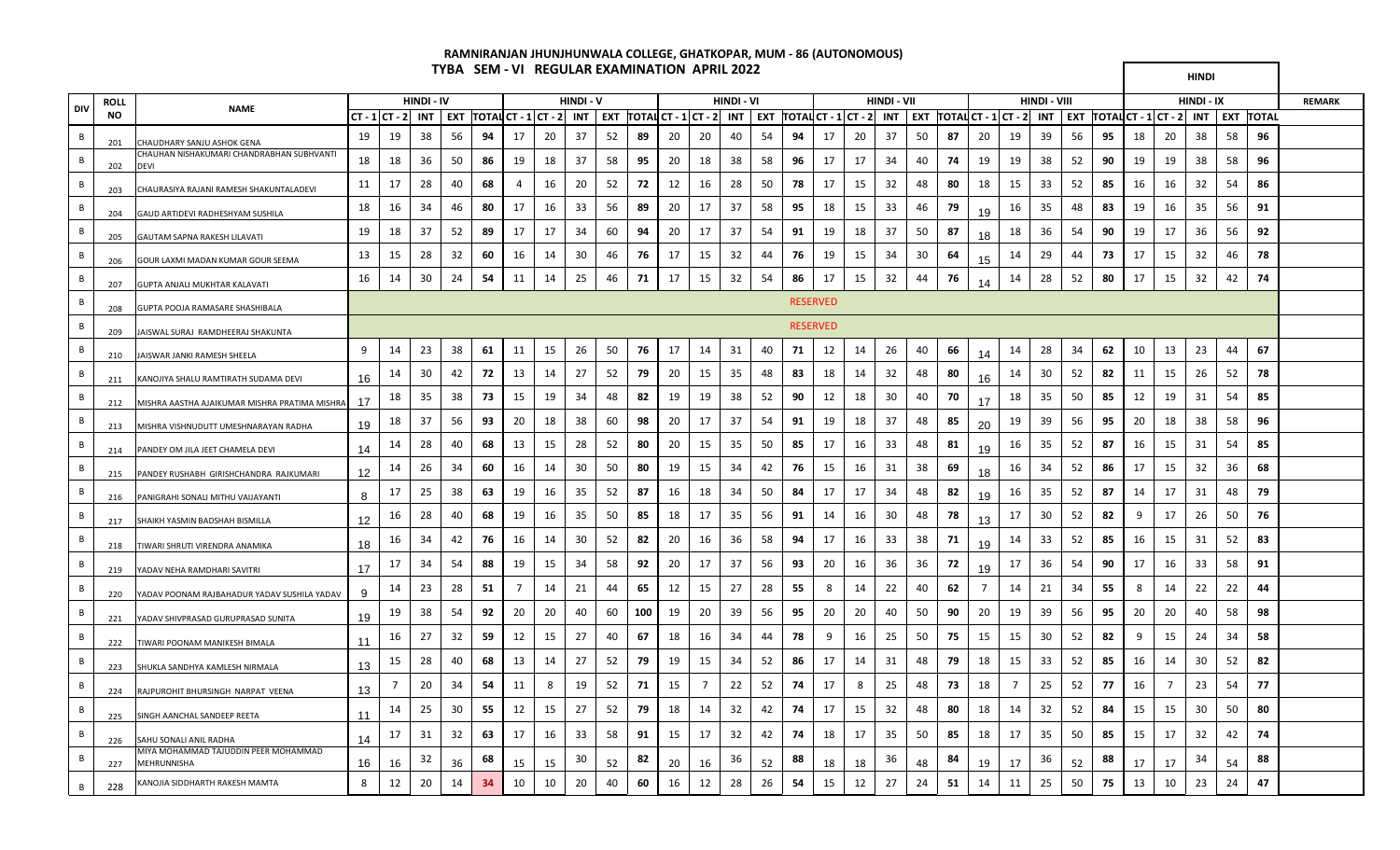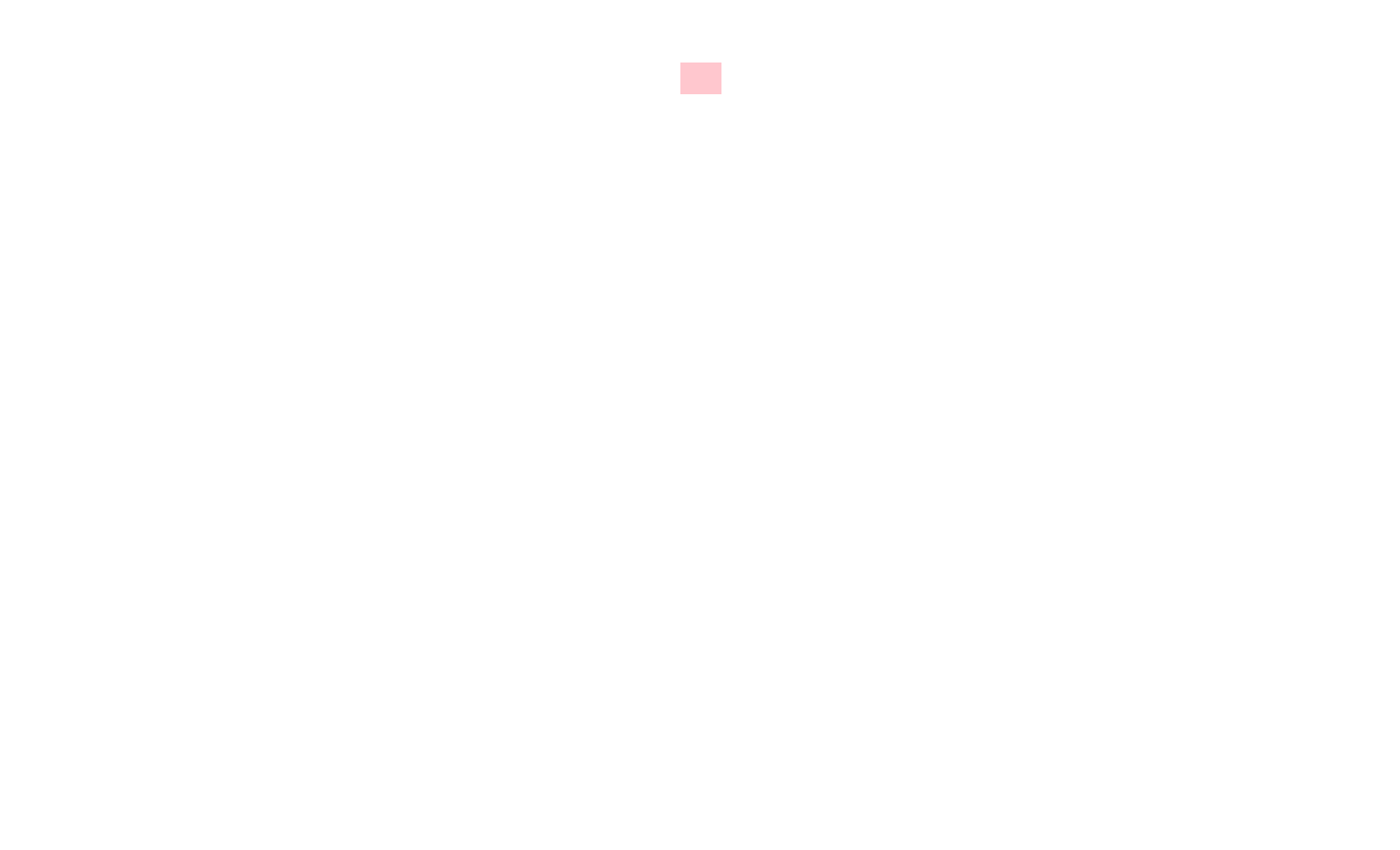### **RAMNIRANJAN JHUNJHUNWALA COLLEGE, GHATKOPAR, MUM - 86 (AUTONOMOUS) TYBA SEM - VI REGULAR EXAMINATION APRIL 2022**

**Contract** 

**Contract** 

| CT - 1   CT - 2    INT<br>37<br>50<br>18<br>87 | EXT  TOTAL CT - 1   CT - 2   INT  <br>17<br>18<br>93<br>35<br>58 | EXT  TOTAL  CT - 1   CT - 2   INT   EXT  TOTAL  CT - 1   CT - 2   INT  <br>18<br>18<br>36<br>52<br>88 | <b>RESERVED</b><br>16<br>33<br>48<br>81<br>17 | EXT TOTAL CT - 1 CT - 2 INT | EXT  TOTAL  CT - 1   CT - 2     INT    <br><b>EXT TOTAL</b> |
|------------------------------------------------|------------------------------------------------------------------|-------------------------------------------------------------------------------------------------------|-----------------------------------------------|-----------------------------|-------------------------------------------------------------|
|                                                |                                                                  |                                                                                                       |                                               |                             |                                                             |
|                                                |                                                                  |                                                                                                       |                                               |                             |                                                             |
|                                                |                                                                  |                                                                                                       |                                               | 38<br>20<br>18<br>52<br>90  | 58<br>94<br>19<br>17<br>36                                  |
| 30<br>13<br>40<br>70                           | 15<br>86<br>32<br>54<br>17                                       | 18<br>15<br>33<br>38<br>71                                                                            | 13<br>27<br>24<br>14<br>51                    | 33<br>18<br>15<br>54<br>87  | 56<br>89<br>16<br>33<br>17                                  |
| 32<br>15<br>42<br>74                           | 94<br>36<br>58<br>19<br>ΨI                                       | 19<br>35<br>60<br>16<br>95                                                                            | 16<br>19<br>35<br>54<br>89                    | 36<br>20<br>16<br>58<br>94  | 96<br>60<br>20<br>16<br>36                                  |
|                                                |                                                                  |                                                                                                       |                                               |                             |                                                             |
| 58<br>17<br>34<br>92                           | 36<br>60<br>96<br>19                                             | 16<br>16<br>32<br>54<br>86                                                                            | 20<br>18<br>38<br>56<br>94                    | 37<br>17<br>20<br>54<br>91  | 58<br>96<br>20<br>18<br>38                                  |
| 32<br>36<br>68<br>14                           | 87<br>15<br>31<br>56<br>16                                       | 32<br>40<br>18<br>14                                                                                  | 27<br>26<br>16<br>11<br>53                    | 33<br>18<br>52<br>15<br>85  | 89<br>56<br>33<br>15<br>18                                  |
|                                                |                                                                  |                                                                                                       |                                               | <b>RESERVED</b><br>72       |                                                             |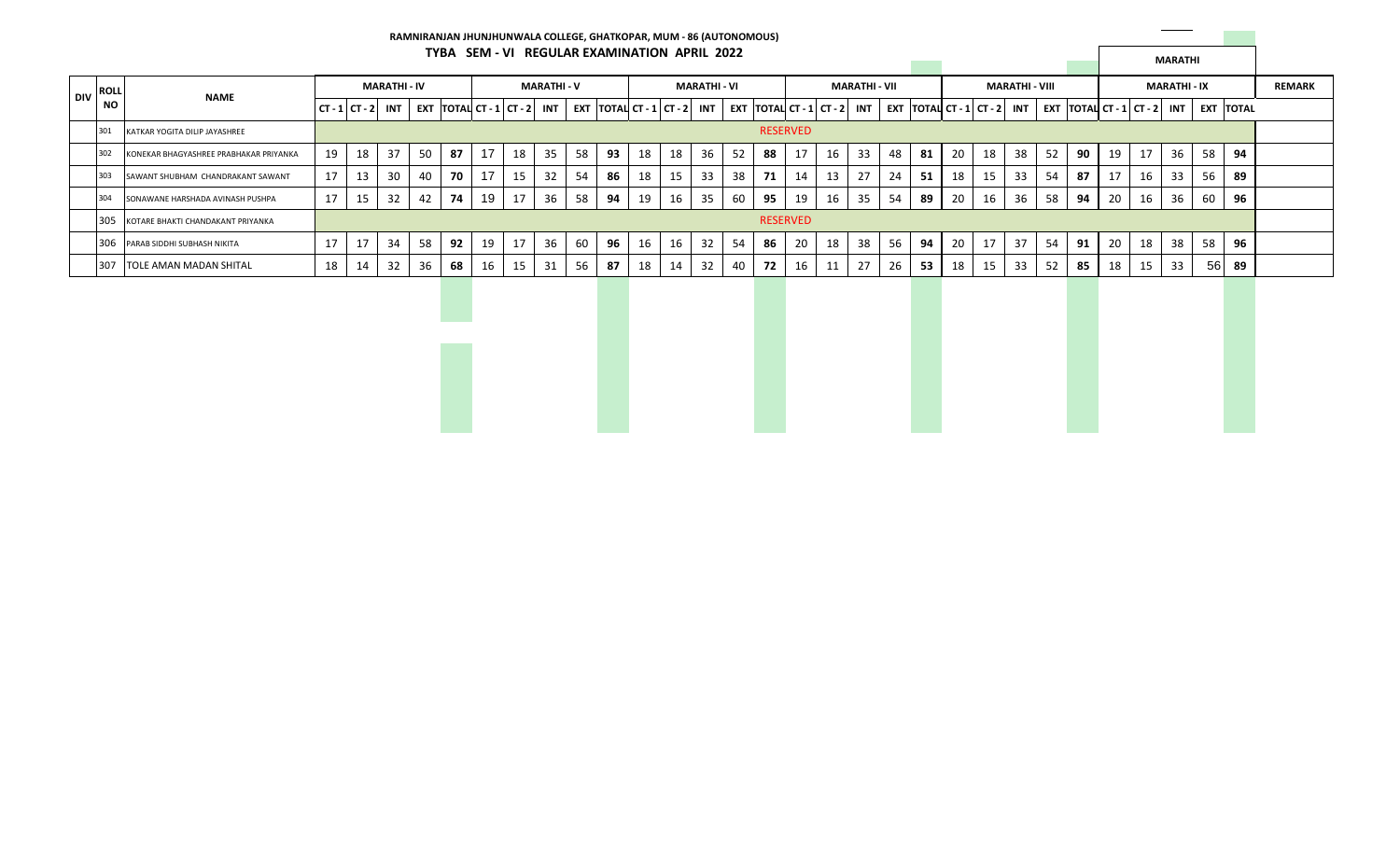|     |             |                                                        |                                                                                                                                                                                               | .                 | ----       |     | $\sim$ Theodern Exponsional Div at the Eugen |          |          |          |     |              |    |                   |           |            |                        |                 |    |            |            |              |    | <b>HISTORY</b>    |             |            |     |    |                            |            |            |              |               |
|-----|-------------|--------------------------------------------------------|-----------------------------------------------------------------------------------------------------------------------------------------------------------------------------------------------|-------------------|------------|-----|----------------------------------------------|----------|----------|----------|-----|--------------|----|-------------------|-----------|------------|------------------------|-----------------|----|------------|------------|--------------|----|-------------------|-------------|------------|-----|----|----------------------------|------------|------------|--------------|---------------|
|     | <b>ROLL</b> |                                                        |                                                                                                                                                                                               |                   | HIST - IV  |     |                                              |          |          | HIST - V |     |              |    |                   | HIST - VI |            |                        |                 |    | HIST - VII |            |              |    |                   | HIST - VIII |            |     |    |                            | HIST - IX  |            |              |               |
| DIV | <b>NO</b>   | <b>NAME</b>                                            |                                                                                                                                                                                               | $CT - 1$ $CT - 2$ | <b>INT</b> | EXT | <b>TOTAL</b>                                 | $CT - 1$ | $CT - 2$ | INT      | EXT | <b>TOTAL</b> |    | $CT - 1$ $CT - 2$ | INT       | <b>EXT</b> | <b>TOTAL CT-1 CT-2</b> |                 |    | <b>INT</b> | <b>EXT</b> | <b>TOTAL</b> |    | $CT - 1$ $CT - 2$ | INT         | <b>EXT</b> |     |    | <b>TOTAL</b> CT - 1 CT - 2 | <b>INT</b> | <b>EXT</b> | <b>TOTAL</b> | <b>REMARK</b> |
|     | 401         | INSARI NAZIYA ANJUM MOHD TAHID<br>SHABANA PARVEEN      | 15                                                                                                                                                                                            | 17                | 32         | 46  | 78                                           | 18       | 18       | 36       | 54  | 90           | 16 | 15                | 31        | 52         | 83                     | 17              | 14 | 31         | 40         | 71           | 17 | 18                | 35          | 58         | 93  | 15 | 15                         | 30         | 32         | 62           |               |
|     | 402         | CHAUHAN SONIYA SUNIL SAVITA                            | 14                                                                                                                                                                                            | 18                | 32         | 38  | 70                                           | 18       | 19       | 37       | 52  | 89           | 15 | 18                | 33        | 38         | 71                     | 18              | 13 | 31         | 48         | 79           | 18 | 19                | 37          | 40         | 77  | 17 | 18                         | 35         | 50         | 85           |               |
|     | 403         | CHEJARA MUSKAN IQBAL NASEEM                            | 13                                                                                                                                                                                            | 15                | 28         | 40  | 68                                           | 17       | 18       | 35       | 28  | 63           | 14 | 17                | 31        | 30         | 61                     | 17              | 10 | 27         | 44         | 71           | 18 | 16                | 34          | 38         | 72  | 15 | 12                         | 27         | 24         | 51           |               |
|     | 404         | CHOUDHRY SHAUNUMA SHAKIL<br>SAIFUNNISA                 | 14                                                                                                                                                                                            | 20                | 34         | 56  | 90                                           | 17       | 18       | 35       | 60  | 95           | 13 | 17                | 30        | 58         | 88                     | 16              | 18 | 34         | 48         | 82           | 17 | 19                | 36          | 38         | 74  | 17 | 15                         | 32         | 46         | 78           |               |
|     | 405         | DEORUKHKAR RUTUJA ASHOK ANJALI                         |                                                                                                                                                                                               |                   |            |     |                                              |          |          |          |     |              |    |                   |           |            |                        | <b>RESERVED</b> |    |            |            |              |    |                   |             |            |     |    |                            |            |            |              |               |
|     | 406         | KAMBLE PALLAVI RAJENDRA BEB                            | 17                                                                                                                                                                                            | 17                | 34         | 44  | 78                                           | 18       | 19       | 37       | 58  | 95           | 18 | 19                | 37        | 50         | 87                     | 19              | 20 | 39         | 56         | 95           | 19 | 19                | 38          | 48         | 86  | 18 | 17                         | 35         | 40         | 75           |               |
|     | 407         | KHAN FARHIN MAZHAR ALI AMINA                           | 15                                                                                                                                                                                            | 16                | 31         | 40  | 71                                           | 16       | 18       | 34       | 50  | 84           | 12 | 16                | 28        | 40         | 68                     | 18              | 15 | 33         | 42         | 75           | 17 | 17                | 34          | 42         | 76  | 15 | 16                         | 31         | 30         | 61           |               |
|     | 408         | KHOT SHUBHADA SUDHIR PRIYA                             | <b>RESERVED</b><br>29<br>52<br>28<br>52<br>25<br>30<br>70<br>13<br>27<br>13<br>27<br>40<br>67<br>15<br>81<br>13<br>15<br>80<br>12<br>13<br>46<br>71<br>15<br>15<br>40<br>14<br>36<br>14<br>14 |                   |            |     |                                              |          |          |          |     |              |    |                   |           |            |                        |                 |    |            |            |              |    |                   |             |            |     |    |                            |            |            |              |               |
|     | 409         | KUMBHAR MANISH CHUNNILAI<br>KUMBHAR LAXMI KUMBHAR      | 77<br>17<br>19<br>32<br>82<br>17<br>17<br>34<br>48<br>82<br>17<br>35<br>42<br>77<br>17<br>16<br>33<br>50<br>18<br>13<br>31<br>46<br>36<br>56<br>92<br>16<br>50<br>18<br>16                    |                   |            |     |                                              |          |          |          |     |              |    |                   |           |            |                        |                 | 63 |            |            |              |    |                   |             |            |     |    |                            |            |            |              |               |
|     | 410         | MISHRA RAGESHWARI RAJKUMAR REKHA                       |                                                                                                                                                                                               |                   |            |     |                                              |          |          |          |     |              |    |                   |           |            |                        |                 | 83 |            |            |              |    |                   |             |            |     |    |                            |            |            |              |               |
|     | 411         | MORIYA SUJITA HARISHANKAR<br><b>BIMLADEVI</b>          | 18<br>58<br>37<br>50<br>87<br>20<br>40<br>58<br>39<br>54<br>19<br>17<br>36<br>40<br>19<br>37<br>58<br>95<br>18<br>19<br>37<br>95<br>18<br>19<br>20<br>98<br>19<br>20<br>93                    |                   |            |     |                                              |          |          |          |     |              |    |                   |           |            |                        |                 | 76 |            |            |              |    |                   |             |            |     |    |                            |            |            |              |               |
|     | 412         | MUNGEKAR ISHA UDAY ARTHI                               | 56<br>18<br>17<br>35<br>56<br>18<br>19<br>37<br>60<br>97<br>17<br>19<br>36<br>56<br>92<br>19<br>19<br>38<br>94<br>20<br>19<br>39<br>60<br>99<br>19<br>16<br>35<br>91                          |                   |            |     |                                              |          |          |          |     |              |    |                   |           |            |                        | 46              | 81 |            |            |              |    |                   |             |            |     |    |                            |            |            |              |               |
|     | 413         | NAND MRUNAL MAHESH KAVITA                              | 17<br>19<br>46<br>82<br>18<br>19<br>37<br>54<br>91<br>17<br>33<br>52<br>85<br>17<br>19<br>36<br>52<br>88<br>18<br>36<br>50<br>86<br>15<br>16<br>31<br>16<br>18<br>36                          |                   |            |     |                                              |          |          |          |     |              |    |                   |           |            |                        | 30              | 61 |            |            |              |    |                   |             |            |     |    |                            |            |            |              |               |
|     | 414         | PANDIT MADHURA PRAVIN SNEHALATA                        | 12                                                                                                                                                                                            | 17                | 29         | 40  | 69                                           | 17       | 18       | 35       | 46  | 81           | 16 | 19                | 35        | 52         | 87                     | 18              | 14 | 32         | 34         | 66           | 19 | 18                | 37          | 38         | 75  | 15 | 16                         | 31         | 40         | 71           |               |
|     | 415         | PATHAN MUSKAN ISMAIL RUKHSANA                          | 15                                                                                                                                                                                            | 19                | 34         | 44  | 78                                           | 17       | 18       | 35       | 52  | 87           | 12 | 16                | 28        | 44         | 72                     | 17              | 14 | 31         | 48         | 79           | 18 | 17                | 35          | 48         | 83  | 15 | 16                         | 31         | 48         | 79           |               |
|     | 416         | QURESHI RESHMA SALIM MUMTAZ                            | 12                                                                                                                                                                                            | 16                | 28         | 52  | 80                                           | 16       | 19       | 35       | 50  | 85           | 14 | 16                | 30        | 58         | 88                     | 18              | 16 | 34         | 46         | 80           | 17 | 17                | 34          | 40         | 74  | 14 | 12                         | 26         | 34         | 60           |               |
|     | 417         | SAWANT DHANASHRI RAJESH SHRADDHA                       | 18                                                                                                                                                                                            | 18                | 36         | 46  | 82                                           | 18       | 18       | 36       | 56  | 92           | 16 | 18                | 34        | 46         | 80                     | 18              | 17 | 35         | 52         | 87           | 19 | 19                | 38          | 54         | 92  | 17 | 18                         | 35         | 48         | 83           |               |
|     | 418         | SAYED ABIDA KADAR FARZANA                              | 17                                                                                                                                                                                            | 16                | 33         | 58  | 91                                           | 18       | 19       | 37       | 60  | 97           | 12 | 17                | 29        | 58         | 87                     | 18              | 18 | 36         | 54         | 90           | 18 | 18                | 36          | 60         | 96  | 14 | 15                         | 29         | 46         | 75           |               |
|     | 419         | SAYYED SANIA NADEEM SHAISTA                            |                                                                                                                                                                                               |                   |            |     |                                              |          |          |          |     |              |    |                   |           |            |                        | <b>RESERVED</b> |    |            |            |              |    |                   |             |            |     |    |                            |            |            |              |               |
|     | 420         | SHAIKH MANZOOR ALAM MOHAMMED<br>ZAFAR MASOOMA KHATOON  | 17                                                                                                                                                                                            | 17                | 34         | 54  | 88                                           | 20       | 19       | 39       | 60  | 99           | 16 | 18                | 34        | 58         | 92                     | 20              | 18 | 38         | 58         | 96           | 20 | 20                | 40          | 60         | 100 | 19 | 17                         | 36         | 58         | 94           |               |
|     | 421         | SHAIKH SAHIL SHARAFAT ALI<br>SABITUNNISHA              | 14                                                                                                                                                                                            | 18                | 32         | 46  | 78                                           | 14       | 17       | 31       | 48  | 79           | 12 | 18                | 30        | 56         | 86                     | 15              | 14 | 29         | 46         | 75           | 18 | 16                | 34          | 42         | 76  | 13 | 13                         | 26         | 44         | 70           |               |
|     | 422         | SHAIKH SAMIRA BANO ABDUL KALAM<br>TAHIRA BEGAM         | 16                                                                                                                                                                                            | 19                | 35         | 54  | 89                                           | 19       | 19       | 38       | 56  | 94           | 17 | 19                | 36        | 50         | 86                     | 18              | 14 | 32         | 56         | 88           | 20 | 19                | 39          | 56         | 95  | 18 | 18                         | 36         | 32         | 68           |               |
|     | 423         | SHARMA MEENU JAIPRAKASH MAMTA                          | 18                                                                                                                                                                                            | 17                | 35         | 54  | 89                                           | 19       | 18       | 37       | 56  | 93           | 17 | 17                | 34        | 42         | 76                     | 19              | 17 | 36         | 52         | 88           | 20 | 19                | 39          | 54         | 93  | 18 | 16                         | 34         | 40         | 74           |               |
|     | 424         | THANKAR SANA AKIL ABIDA                                | 16                                                                                                                                                                                            | 18                | 34         | 46  | 80                                           | 18       | 17       | 35       | 38  | 73           | 14 | 15                | 29        | 44         | 73                     | 10              | 15 | 25         | 36         | 61           | 18 | 15                | 33          | 48         | 81  | 16 | 14                         | 30         | 44         | 74           |               |
|     | 425         | <b>TIWARI PRIYA.ASHOK.TIWARI ASHOK</b><br><b>MANJU</b> |                                                                                                                                                                                               |                   |            |     |                                              |          |          |          |     |              |    |                   |           |            |                        | <b>RESERVED</b> |    |            |            |              |    |                   |             |            |     |    |                            |            |            |              |               |
|     | 426         | MANKAR ASHWINI EKNATH VIJAYA                           |                                                                                                                                                                                               |                   |            |     |                                              |          |          |          |     |              |    |                   |           |            |                        | <b>RESERVED</b> |    |            |            |              |    |                   |             |            |     |    |                            |            |            |              |               |
|     | 427         | VIISHRA KANCHI BHUWNESHWAR<br>NIRMALA                  | 14                                                                                                                                                                                            | 13                | 27         | 50  | 77                                           | 18       | 15       | 33       | 52  | 85           | 14 | 17                | 31        | 46         | 77                     | 17              | 15 | 32         | 38         | 70           | 18 | 13                | 31          | 24         | 55  | 13 | 17                         | 30         | 28         | 58           |               |
|     | 428         | GURAV URMILA CHANDRAKANT CHETNA                        | 12                                                                                                                                                                                            | 16                | 28         | 38  | 66                                           | 14       | 17       | 31       | 50  | 81           | 12 | 16                | 28        | 38         | 66                     | 17              | 13 | 30         | 28         | 58           | 14 | 14                | 28          | 30         | 58  | 12 | 16                         | 28         | 32         | 60           |               |
|     | 429         | KOLI RAMA AMBADAS SUMAN                                |                                                                                                                                                                                               |                   |            |     |                                              |          |          |          |     |              |    |                   |           |            |                        | <b>RESERVED</b> |    |            |            |              |    |                   |             |            |     |    |                            |            |            |              |               |

#### **TYBA SEM - VI REGULAR EXAMINATION APRIL 2022**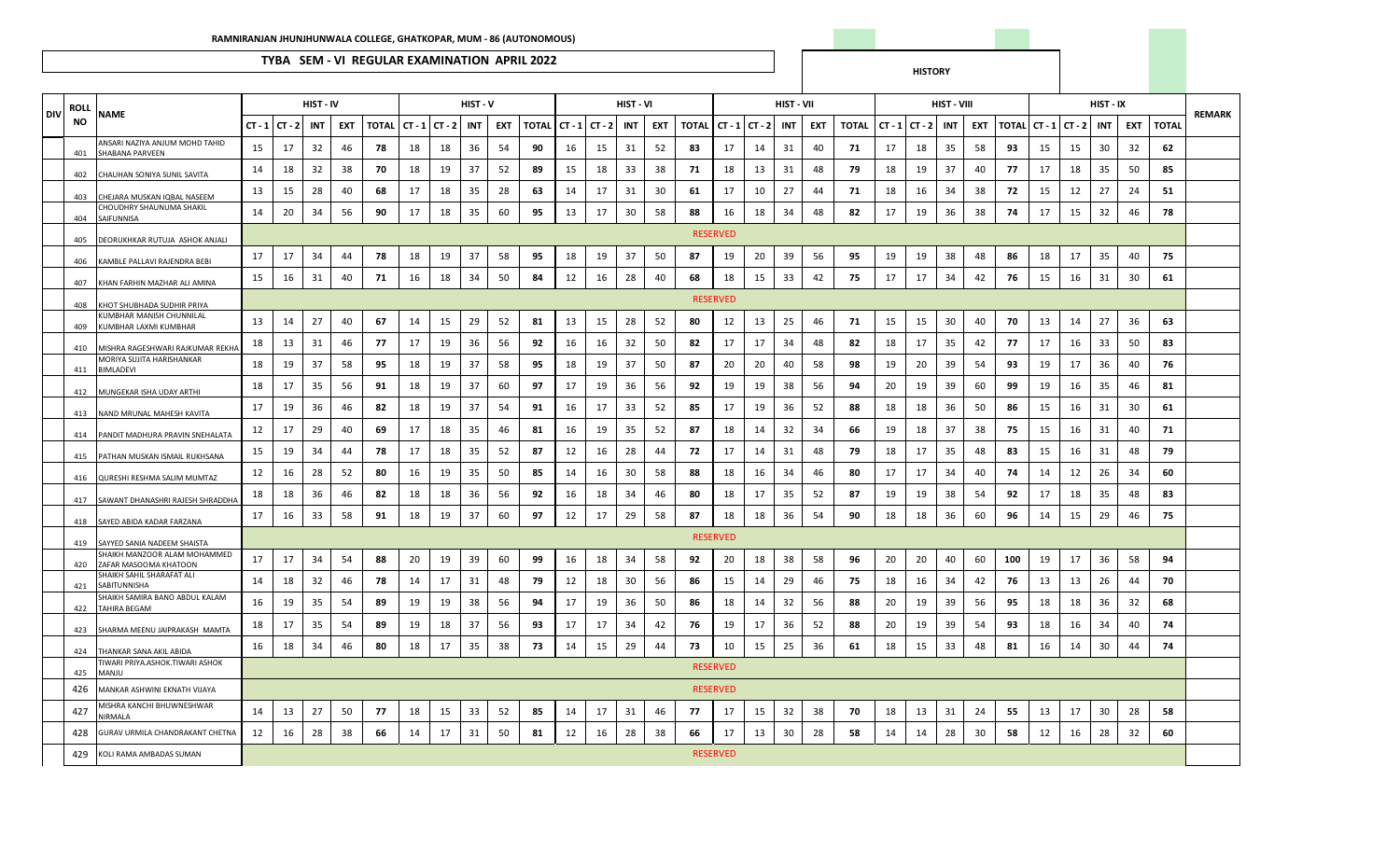|                |             |                                                   |    |    |           |    |                                                           |    |    | RAMNIRANJAN JHUNJHUNWALA COLLEGE, GHATKOPAR, MUM - 86 (AUTONOMOUS) |                             |    |    |           |    |                                                                                                             |    |     |          |    |    |    |    |                  |    |    |    |                |          |    |    |               |
|----------------|-------------|---------------------------------------------------|----|----|-----------|----|-----------------------------------------------------------|----|----|--------------------------------------------------------------------|-----------------------------|----|----|-----------|----|-------------------------------------------------------------------------------------------------------------|----|-----|----------|----|----|----|----|------------------|----|----|----|----------------|----------|----|----|---------------|
|                |             |                                                   |    |    |           |    |                                                           |    |    | TYBA SEM - V I REGULAR EXAMINATION APRIL 2022                      |                             |    |    |           |    |                                                                                                             |    |     |          |    |    |    |    | <b>ECONOMICS</b> |    |    |    |                |          |    |    |               |
| DIV            | <b>ROLI</b> | <b>NAME</b>                                       |    |    | $ECO - I$ |    |                                                           |    |    | ECO - II                                                           |                             |    |    | ECO - III |    |                                                                                                             |    |     | ECO - IV |    |    |    |    | ECO - V          |    |    |    |                | ECO - VI |    |    | <b>REMARK</b> |
|                | NO          |                                                   |    |    |           |    | $ CT - 1 CT - 2 $ INT $ EXT $ TOTAL $ CT - 1 CT - 2 $ INT |    |    | <b>EXT</b>                                                         | TOTAL CT - 1 CT - 2 INT EXT |    |    |           |    | TOTAL CT - 1 CT - 2   INT   EXT   TOTAL CT - 1 CT - 2   INT   EXT   TOTAL CT - 1 CT - 2   INT   EXT   TOTAL |    |     |          |    |    |    |    |                  |    |    |    |                |          |    |    |               |
| A              |             | YUSUF AKRAM KHAN AKRAM KHAN AABEDA KHAN           |    |    |           |    |                                                           |    |    |                                                                    |                             |    |    |           |    | <b>RESERVED</b>                                                                                             |    |     |          |    |    |    |    |                  |    |    |    |                |          |    |    |               |
| A              |             | ANSARI AISHA SAIFULLAH ANSARI SALIMUNNISSA ANSARI | 15 | 16 | 31        | 42 | 73                                                        | 16 | 18 | 34<br>48                                                           | 82                          | 17 | 16 | 33        | 52 | 85                                                                                                          | 11 | 18  | 29       | 36 | 65 | 18 | 16 | 34               | 48 | 82 | 11 | 18             | 29       | 38 | 67 |               |
| A              |             | BATLIWALA SARAH KHALID SAMEENA                    | 17 | 15 | 32        | 54 | 86                                                        | 17 | 18 | 35<br>54                                                           | 89                          | 19 | 20 | 39        | 60 | 99                                                                                                          | 16 | -19 | 35       | 30 | 65 | 20 | 16 | 36               | 58 | 94 | 16 | 17             | 33       | 54 | 87 |               |
| A              | 4           | BEHERA ARUN SIMANCHAL SANJUKTA                    | 15 | 15 | 30        | 48 | 78                                                        | 12 | 15 | 27<br>44                                                           | 71                          | 15 | 18 | 33        | 54 | 87                                                                                                          | 9  | 15  | 24       | 28 | 52 | 13 | 15 | 28               | 56 | 84 | 11 | 15             | 26       | 46 | 72 |               |
| A              |             | CHOUDHARY NIKHAT SHAH MOHD SAIFUNISSA             | 17 | 16 | 33        | 50 | 83                                                        | 14 | 16 | 30<br>56                                                           | 86                          | 19 | 20 | 39        | 60 | 99                                                                                                          | 16 | 16  | 32       | 42 | 74 | 20 | 15 | 35               | 58 | 93 | 13 | 16             | 29       | 50 | 79 |               |
| Α              |             | DABHOLKAR HARSHALI SUNIL PRIYA                    | 16 | 16 | 32        | 48 | 80                                                        | 17 | 18 | 35<br>58                                                           | 93                          | 18 | 20 | 38        | 60 | 98                                                                                                          | 16 | 19  | 35       | 48 | 83 | 20 | 16 | 36               | 58 | 94 | 13 | 16             | 29       | 54 | 83 |               |
| A              |             | INGALE RUPALI DADARAO SUNANDA                     |    |    |           |    |                                                           |    |    |                                                                    |                             |    |    |           |    | <b>RESERVED</b>                                                                                             |    |     |          |    |    |    |    |                  |    |    |    |                |          |    |    |               |
| A              |             | JAISWAR SHAILESH RAMASHANKAR CHANDRAKALA          | 13 | 15 | 28        | 44 | 72                                                        | 12 | 18 | 30<br>46                                                           | 76                          | 18 | 18 | 36        | 60 | 96                                                                                                          | 18 | 20  | 38       | 28 | 66 | 19 | 17 | 36               | 52 | 88 | 13 | 18             | 31       | 42 | 73 |               |
| A              | 9           | KADGE PRANAYA CHANDRAKANT PRATIKSHA               | 15 | 15 | 30        | 50 | 80                                                        | 15 | 17 | 32<br>54                                                           | 86                          | 17 | 20 | 37        | 60 | 97                                                                                                          | 18 | 19  | 37       | 46 | 83 | 19 | 18 | 37               | 56 | 93 | 11 | 17             | 28       | 58 | 86 |               |
| A              | 10          | AKADE ISHA GANESH ROHINI                          | 16 | 16 | 32        | 44 | 76                                                        | 16 | 16 | 32<br>56                                                           | 88                          | 19 | 20 | 39        | 60 | 99                                                                                                          | 14 | 20  | 34       | 38 | 72 | 20 | 17 | 37               | 54 | 91 | 12 | 17             | 29       | 44 | 73 |               |
| Α              | 11          | HAN AKHTAR JAHAN MOHAMMAD HUSAIN SAEEDUNNISA      | 16 | 17 | 33        | 56 | 89                                                        | 20 | 17 | 37<br>60                                                           | 97                          | 20 | 20 | 40        | 60 | 100                                                                                                         | 20 | 20  | 40       | 52 | 92 | 20 | 17 | 37               | 60 | 97 | 20 | 17             | 37       | 58 | 95 |               |
| A              | 12          | HAN HUSAN AARA MOHAMMED HUSAIN SAEEDUNNISA        | 17 | 17 | 34        | 56 | 90                                                        | 20 | 18 | 38<br>60                                                           | 98                          | 20 | 20 | 40        | 60 | 100                                                                                                         | 20 | 20  | 40       | 52 | 92 | 20 | 18 | 38               | 60 | 98 | 20 | 18             | 38       | 58 | 96 |               |
| A              | 13          | HAN SABA ASGAR ALI TAKRIMUNNISA                   | 17 | 17 | 34        | 50 | 84                                                        | 17 | 18 | 35<br>54                                                           | 89                          | 18 | 20 | 38        | 60 | 98                                                                                                          | 18 | 20  | 38       | 42 | 80 | 19 | 16 | 35               | 60 | 95 | 15 | 16             | 31       | 52 | 83 |               |
| A              | 14          | HAN SHAINAZ KHATUN NURUL HASAN TAVRUN NISHA       | 17 | 16 | 33        | 54 | 87                                                        | 18 | 16 | 34<br>56                                                           | 90                          | 19 | 20 | 39        | 60 | 99                                                                                                          | 18 | 19  | 37       | 42 | 79 | 20 | 17 | 37               | 60 | 97 | 17 | 17             | 34       | 48 | 82 |               |
| A              | 15          | HAN TAHERA KHATOON SHAFI MOHD HADISUNNISA         | 17 | 17 | 34        | 58 | 92                                                        | 20 | 18 | 38<br>60                                                           | 98                          | 20 | 20 | 40        | 60 | 100                                                                                                         | 20 | 20  | 40       | 54 | 94 | 20 | 18 | 38               | 58 | 96 | 20 | 18             | 38       | 58 | 96 |               |
| A              | 16          | HAN TASMIYA ABUSHAHAMA NOORSABA                   | 17 | 16 | 33        | 52 | 85                                                        | 17 | 16 | 33<br>52                                                           | 85                          | 19 | 20 | 39        | 60 | 99                                                                                                          | 14 | 16  | 30       | 38 | 68 | 18 | 16 | 34               | 54 | 88 | 12 | 18             | 30       | 52 | 82 |               |
| A              | 17          | UNWAR KAMALA RUPBAHADUR MATSARADEVI               | 17 | 18 | 35        | 48 | 83                                                        | 19 | 17 | 36<br>58                                                           | 94                          | 20 | 20 | 40        | 60 | 100                                                                                                         | 15 | 20  | 35       | 38 | 73 | 20 | 15 | 35               | 54 | 89 | 17 | 17             | 34       | 56 | 90 |               |
| A              | 18          | AICHAEL NAZARENE IMMACULATE LESLIE ASHA           | 17 | 17 | 34        | 60 | 94                                                        | 16 | 18 | 34<br>58                                                           | 92                          | 20 | 20 | 40        | 60 | 100                                                                                                         | 20 | 20  | 40       | 52 | 92 | 20 | 19 | 39               | 58 | 97 | 16 | 18             | 34       | 60 | 94 |               |
| A              | 19          | AIR VARUN SANJEEV NEELAM                          | 14 | 17 | 31        | 58 | 89                                                        | 20 | 18 | 38<br>58                                                           | 96                          | 20 | 20 | 40        | 60 | 100                                                                                                         | 18 | 20  | 38       | 56 | 94 | 20 | 19 | 39               | 60 | 99 | 17 | 18             | 35       | 60 | 95 |               |
| A              | 20          | AL MANISH RAJENDRA INDU                           | 17 | 16 | 33        | 50 | 83                                                        | 15 | 18 | 33<br>50                                                           | 83                          | 18 | 20 | 38        | 60 | 98                                                                                                          | 16 | 17  | 33       | 30 | 63 | 20 | AB | 20               | 56 | 76 | 18 | 7              | 25       | 54 | 79 |               |
| A              | 21          | PAL POOJA JAIKESH PAL URMILA DEVI                 | 16 | 15 | 31        | 50 | 81                                                        | 14 | 18 | 32<br>56                                                           | 88                          | 17 | 20 | 37        | 60 | 97                                                                                                          | 15 | 20  | 35       | 46 | 81 | 20 | 15 | 35               | 58 | 93 | 13 | 17             | 30       | 56 | 86 |               |
| A              | 22          | AL RAMAKANT KALAPNATH INDRAVATI                   |    |    |           |    |                                                           |    |    |                                                                    |                             |    |    |           |    | <b>RESERVED</b>                                                                                             |    |     |          |    |    |    |    |                  |    |    |    |                |          |    |    |               |
| A              | 23          | ANDEY KAJAL CHANDRASEN BABITA                     | 15 | 16 | 31        | 48 | 79                                                        | 15 | 16 | 31<br>40                                                           | 71                          | 19 | 20 | 39        | 58 | 97                                                                                                          | 12 | 20  | 32       | 38 | 70 | 19 | 16 | 35               | 56 | 91 | 16 | 17             | 33       | 54 | 87 |               |
| A              | 24          | RAJAPATI NEHA HARDWAR SUNITA                      | 14 | 16 | 30        | 48 | 78                                                        | 16 | 16 | 32<br>54                                                           | 86                          | 12 | 20 | 32        | 60 | 92                                                                                                          | 14 | 20  | 34       | 34 | 68 | 16 | 15 | 31               | 56 | 87 | 11 | 17             | 28       | 40 | 68 |               |
| A              | 25          | URESHI SHIBA FATIMA SALIM QURESHI SHABNUR FATIMA  | 17 | 16 | 33        | 54 | 87                                                        | 17 | 16 | 33<br>56                                                           | 89                          | 18 | 20 | 38        | 60 | 98                                                                                                          | 15 | 17  | 32       | 40 | 72 | 20 | 15 | 35               | 58 | 93 | 17 | 16             | 33       | 50 | 83 |               |
| A              | 26          | RAYEEN MAHEK ALFIYA FAROOQ NASREEN BANAO          | 17 | 14 | 31        | 54 | 85                                                        | 17 | 17 | 34<br>52                                                           | 86                          | 19 | 20 | 39        | 60 | 99                                                                                                          | 16 | 19  | 35       | 32 | 67 | 19 | 15 | 34               | 58 | 92 | 16 | 16             | 32       | 52 | 84 |               |
| Α              | 27          | SAWALA TEJAS RAJESH JIGNA                         | 17 | 15 | 32        | 50 | 82                                                        | 18 | 18 | 36<br>60                                                           | 96                          | 19 | 20 | 39        | 60 | 99                                                                                                          | 17 | 19  | 36       | 46 | 82 | 20 | 16 | 36               | 60 | 96 | 16 | 16             | 32       | 52 | 84 |               |
| $\overline{A}$ | 28          | SHAIKH ASMA ABDUL AZIZ FATIMA                     | 17 | 17 | 34        | 48 | 82                                                        | 17 | 17 | 34<br>56                                                           | 90                          | 19 | 20 | 39        | 60 | 99                                                                                                          | 18 | 20  | 38       | 38 | 76 | 20 | 15 | 35               | 58 | 93 | 14 | 16             | 30       | 58 | 88 |               |
| A              | 29          | SHAIKH ATUFA UMAR FIROZA                          | 15 | 15 | 30        | 50 | 80                                                        | 16 | 16 | 32<br>56                                                           | 88                          | 17 | 19 | 36        | 60 | 96                                                                                                          | 16 | 17  | 33       | 40 | 73 | 20 | 15 | 35               | 51 | 86 | 18 | 16             | 34       | 50 | 84 |               |
| A              | 30          | SHAIKH NISHA ISHTIYAQUE ALI FIRDOUS JAHAN         | 17 | 16 | 33        | 50 | 83                                                        | 18 | 17 | 35<br>60                                                           | 95                          | 20 | 20 | 40        | 60 | 100                                                                                                         | 20 | 19  | 39       | 46 | 85 | 20 | 15 | 35               | 58 | 93 | 18 | 16             | 34       | 48 | 82 |               |
| A              | 31          | SHAIKH SANAN SAMI SANA                            | 17 | 15 | 32        | 52 | 84                                                        | 19 | 17 | 36<br>58                                                           | 94                          | 20 | 20 | 40        | 60 | 100                                                                                                         | 17 | 19  | 36       | 42 | 78 | 20 | 15 | 35               | 58 | 93 | 19 | 18             | 37       | 56 | 93 |               |
| A              | 32          | SHAIKH SHAGUFTA SHERU SHAKIRA                     | 17 | 17 | 34        | 52 | 86                                                        | 17 | 18 | 35<br>56                                                           | 91                          | 20 | 20 | 40        | 60 | 100                                                                                                         | 19 | 20  | 39       | 36 | 75 | 20 | 15 | 35               | 50 | 85 | 12 | 17             | 29       | 51 | 80 |               |
| A              | 33          | SHAIKH SHAHINA ANWAR HUSSAIN JAMILA SHAIKH        | 16 | AB | 16        | 50 | 66                                                        | 14 | 14 | 28<br>54                                                           | 82                          | 18 | 17 | 35        | 56 | 91                                                                                                          | 17 | AB  | 17       | 36 | 53 | 20 | 6  | 26               | 54 | 80 | 15 | 8              | 23       | 50 | 73 |               |
| A              | 34          | SHARMA ANJALI KEDARNATH SUMAN                     | 14 | 16 | 30        | 54 | 84                                                        | 16 | 13 | 29<br>50                                                           | 79                          | 18 | AB | 18        | 58 | 76                                                                                                          | 15 | 19  | 34       | 38 | 72 | 19 | 6  | 25               | 48 | 73 | 12 | $\overline{7}$ | 19       | 52 | 71 |               |
| A              | 35          | SINGH ABHISHEK RAJESH SADHANA                     | 16 | 16 | 32        | 54 | 86                                                        | 17 | 18 | 35<br>56                                                           | 91                          | 19 | 20 | 39        | 60 | 99                                                                                                          | 15 | 20  | 35       | 40 | 75 | 20 | 15 | 35               | 58 | 93 | 17 | 17             | 34       | 52 | 86 |               |
| A              | 36          | SINGH PRIYA MANSINGH KAMLA                        | 16 | 15 | 31        | 52 | 83                                                        | 14 | 12 | 26<br>40                                                           | 66                          | 18 | 20 | 38        | 60 | 98                                                                                                          | 15 | 16  | 31       | 38 | 69 | 19 | 6  | 25               | 54 | 79 | 18 | 18             | 36       | 40 | 76 |               |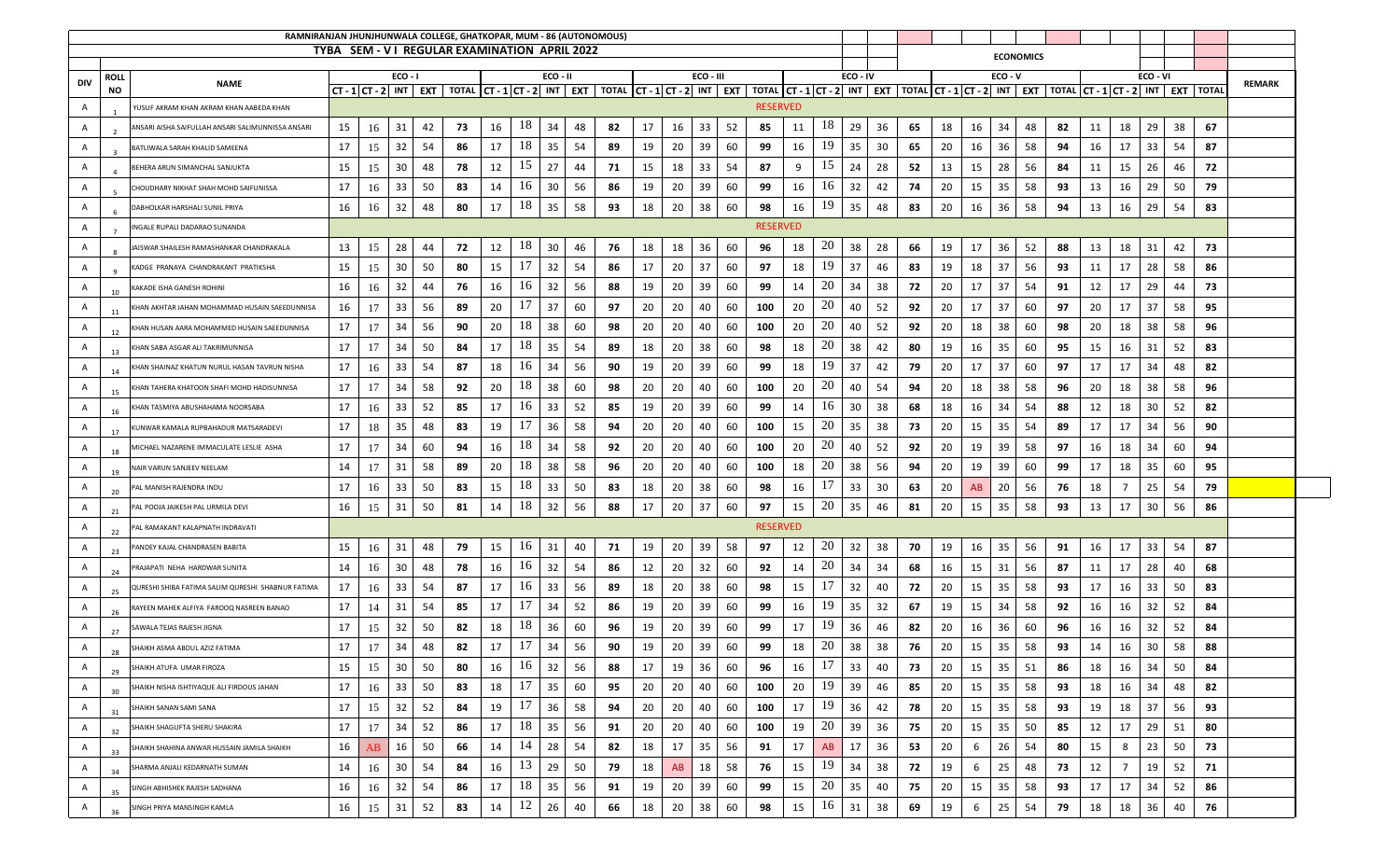|   |    | RAMNIRANJAN JHUNJHUNWALA COLLEGE, GHATKOPAR, MUM - 86 (AUTONOMOUS) |                                                                                     |    |    |    |    |    |    |    |    |    |    |    |    |    |                 |    |    |    |     |    |                  |    |    |    |    |    |    |    |    |    |  |
|---|----|--------------------------------------------------------------------|-------------------------------------------------------------------------------------|----|----|----|----|----|----|----|----|----|----|----|----|----|-----------------|----|----|----|-----|----|------------------|----|----|----|----|----|----|----|----|----|--|
|   |    |                                                                    | TYBA SEM - V I REGULAR EXAMINATION APRIL 2022<br><b>RESERVED</b><br><b>RESERVED</b> |    |    |    |    |    |    |    |    |    |    |    |    |    |                 |    |    |    |     |    | <b>ECONOMICS</b> |    |    |    |    |    |    |    |    |    |  |
|   |    |                                                                    |                                                                                     |    |    |    |    |    |    |    |    |    |    |    |    |    |                 |    |    |    |     |    |                  |    |    |    |    |    |    |    |    |    |  |
| Α | 37 | SONAVANE DHANSHRI MANOJ PRAJAKTA                                   |                                                                                     |    |    |    |    |    |    |    |    |    |    |    |    |    |                 |    |    |    |     |    |                  |    |    |    |    |    |    |    |    |    |  |
| Α | 38 | SONAWANE SARA NITIN ASHA                                           |                                                                                     |    |    |    |    |    |    |    |    |    |    |    |    |    |                 |    |    |    |     |    |                  |    |    |    |    |    |    |    |    |    |  |
| Α | 39 | SUTHAR JUJARAM HANUMANRAM SWAROOPIDEVI                             | 17                                                                                  | 16 | 33 | 50 | 83 | 16 | 16 | 32 | 58 | 90 | 20 | 20 | 40 | 60 | 100             | 19 | 16 | 35 | 36  | 71 | 17               | 17 | 34 | 60 | 94 | 12 | 17 | 29 | 44 | 73 |  |
| A | 40 | SUTHAR ROHIT DEDARAM PAVANI                                        | 17                                                                                  | 16 | 33 | 52 | 85 | 18 |    | 35 | 56 | 91 | 19 | 20 | 39 | 60 | 99              | 17 | 19 | 36 | 42  | 78 | 17               | 15 | 32 | 58 | 90 | 14 | 17 | 31 | 52 | 83 |  |
| Α | 41 | VIG KUNAL RAJEEV SONIA                                             | 17                                                                                  | 13 | 30 | 52 | 82 | 17 | 13 | 30 | 48 | 78 | 17 | 19 | 36 | 58 | 94              | 16 | 12 | 28 | 30  | 58 | 20               | 15 | 35 | 56 | 91 | 15 | 17 | 32 | 52 | 84 |  |
| A | 42 | YADAV POOJA BADRI ANURADHA                                         | 18                                                                                  | 17 | 35 | 54 | 89 | 18 | 16 | 34 | 60 | 94 | 20 | 20 | 40 | 60 | 100             | 18 | 20 | 38 | 50  | 88 | 20               | 15 | 35 | 58 | 93 | 18 | 17 | 35 | 52 | 87 |  |
| Α | 43 | YADAV RISHABH JAIPRAKASH KUSUMLATA                                 | 16                                                                                  | 15 | 31 | 54 | 85 | 17 | 17 | 34 | 56 | 90 | 19 | 20 | 39 | 60 | 99              | 18 | 18 | 36 | 50  | 86 | 19               | 15 | 34 | 58 | 92 | 17 | 17 | 34 | 52 | 86 |  |
| A | 44 | YADAV ROHIT RAJENDRA JADAVATI                                      | 17                                                                                  | 17 | 34 | 60 | 94 | 20 | 16 | 36 | 60 | 96 | 20 | 20 | 40 | 60 | 100             | 19 | 19 | 38 | -54 | 92 | 19               | 18 | 37 | 60 | 97 | 20 | 17 | 37 | 60 | 97 |  |
| Α | 45 | YADAV SEEMA KEDAR REKHA                                            | 18                                                                                  | 16 | 34 | 54 | 88 | 18 |    | 35 | 60 | 95 | 20 | 20 | 40 | 60 | 100             | 18 | 20 | 38 | 50  | 88 | 20               | 17 | 37 | 58 | 95 | 18 | 18 | 36 | 52 | 88 |  |
| Α | 46 | YADAV SUNITA PRADEEP KUMAR PRABHAVATI                              | 18                                                                                  | 16 | 34 | 54 | 88 | 17 | 19 | 36 | 54 | 90 | 18 | 20 | 38 | 60 | 98              | 19 | 19 | 38 | 40  | 78 | 20               | 15 | 35 | 58 | 93 | 17 | 17 | 34 | 46 | 80 |  |
| Α | 47 | MAURYA SUKANYA MADANLAL KALINDI                                    | 15                                                                                  | 17 | 32 | 44 | 76 | 16 | 16 | 32 | 52 | 84 | 18 | 19 | 37 | 60 | 97              | 14 | 16 | 30 | 48  | 78 | 19               | 15 | 34 | 58 | 92 | 16 | 18 | 34 | 50 | 84 |  |
| Α | 48 | CHAUDHARY SANGITA RAMVINOD REENA                                   | 15                                                                                  | 16 | 31 | 32 | 63 | 14 | 18 | 32 | 54 | 86 | 17 | 19 | 36 | 60 | 96              | 16 | 16 | 32 | 48  | 80 | 19               | 15 | 34 | 56 | 90 | 13 | 18 | 31 | 56 | 87 |  |
| Α | 49 | SHAIKH RESHAM MOHAMMED MOIN SHABINA                                | 16                                                                                  | 16 | 32 | 32 | 64 | 13 | 16 | 29 | 34 | 63 | 12 | 19 | 31 | 48 | 79              | 10 | 17 | 27 | 32  | 59 | 16               | 15 | 31 | 54 | 85 | 9  | 17 | 26 | 44 | 70 |  |
| Α | 50 | CHOUDHARY FATIMA AKRAM UMMEHURRERA                                 | 16                                                                                  | 17 | 33 | 38 | 71 | 12 | 15 | 27 | 46 | 73 | 17 | 19 | 36 | 50 | 86              | 12 | 19 | 31 | 28  | 59 | 18               | 15 | 33 | 44 | 77 | 14 | 17 | 31 | 40 | 71 |  |
| Α | 51 | KHAN GULNAZ MOHAMMAD MUJEEB KHAN GULBAHAR                          | 18                                                                                  | 16 | 34 | 52 | 86 | 17 | 16 | 33 | 52 | 85 | 17 | 20 | 37 | 60 | 97              | 17 | 16 | 33 | 48  | 81 | 19               | 15 | 34 | 58 | 92 | 12 | 18 | 30 | 54 | 84 |  |
| Α | 52 | PATEL VIKAS HARISHANKAR JIRAVATI DEVI                              | 16                                                                                  | 16 | 32 | 52 | 84 | 17 |    | 34 | 56 | 90 | 19 | 20 | 39 | 60 | 99              | 18 | 19 | 37 | 48  | 85 | 19               | 15 | 34 | 58 | 92 | 17 | 18 | 35 | 46 | 81 |  |
| A | 53 | SHAIKH KANIZ AYESHA MD AFROZ RAZIA SULTANA                         | 17                                                                                  | 16 | 33 | 42 | 75 | 18 | 16 | 34 | 58 | 92 | 19 | 20 | 39 | 60 | 99              | 17 | 20 | 37 | 38  | 75 | 20               | 15 | 35 | 54 | 89 | 14 | 18 | 32 | 44 | 76 |  |
| A | 55 | DIXIT PRAVEEN SARVESH KIRAN                                        | 16                                                                                  | 13 | 29 | 54 | 83 | 17 | 12 | 29 | 54 | 83 | 18 | 20 | 38 | 60 | 98              | 8  | 14 | 22 | 34  | 56 | 19               | 6  | 25 | 56 | 81 | 16 | AB | 16 | 40 | 56 |  |
| A | 56 | GHEWARI SAKSHI SANJAY VIDHYA                                       | 14                                                                                  | 15 | 29 | 44 | 73 | 14 | 16 | 30 | 46 | 76 | 13 | 17 | 30 | 54 | 84              | 10 | 17 | 27 | 30  | 57 | 13               | 15 | 28 | 36 | 64 | 8  | 16 | 24 | 38 | 62 |  |
| Α | 57 | SINGH ANJANA HARIVANSH BIMALA                                      |                                                                                     |    |    |    |    |    |    |    |    |    |    |    |    |    | <b>RESERVED</b> |    |    |    |     |    |                  |    |    |    |    |    |    |    |    |    |  |
| Α | 58 | SHAIKH SAKIB ASHFAQ FATIMA                                         | 14                                                                                  | 17 | 31 | 48 | 79 | 17 | 14 | 31 | 46 | 77 | 17 | 19 | 36 | 52 | 88              | 14 | 17 | 31 | 24  | 55 | 20               | 15 | 35 | 52 | 87 | 10 | 16 | 26 | 44 | 70 |  |
| Α | 59 | PRASAD AAKASH ARVIND SAVITA                                        |                                                                                     |    |    |    |    |    |    |    |    |    |    |    |    |    | <b>RESERVED</b> |    |    |    |     |    |                  |    |    |    |    |    |    |    |    |    |  |
|   | 60 | KHAN TASAWWAR FAYYAZ KAISAR JAHAN                                  | 16                                                                                  | 16 | 32 | 54 | 86 | 17 | 16 | 33 | 54 | 87 | 17 | 19 | 36 | 60 | 96              | 15 | 19 | 34 | 34  | 68 | 19               | 15 | 34 | 56 | 90 | 11 | 16 | 27 | 46 | 73 |  |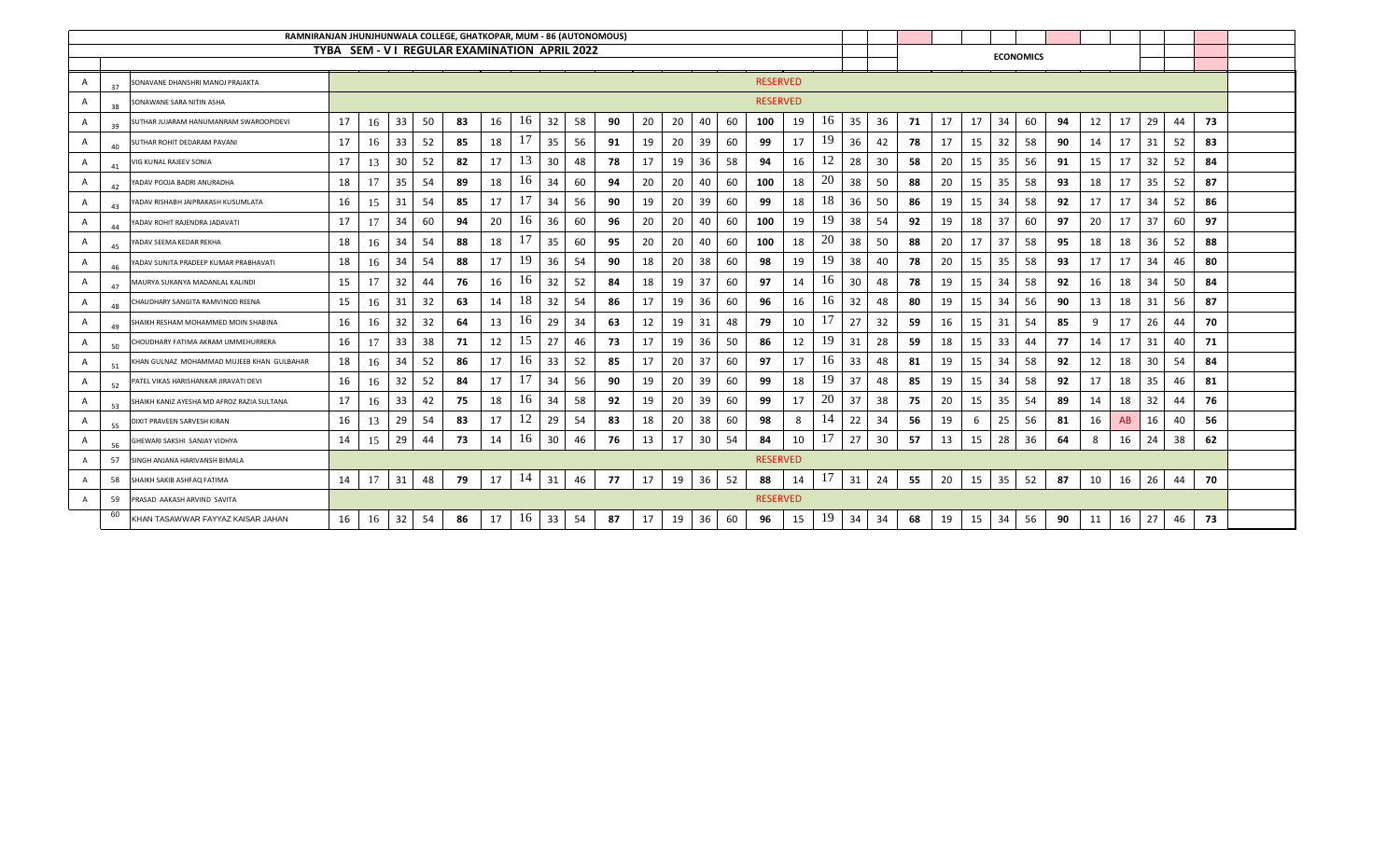|              |            |                                                |                                                                                                                                                                                                                                                                                                                            |    |    |    | RAMNIRANJAN JHUNJHUNWALA COLLEGE, GHATKOPAR, MUM - 86 (AUTONOMOUS) |    |    |    |    |     |     |    |    |    |    |                 |    |    |    |     |    |    |    |    |     |    |    |    |     |              |               |
|--------------|------------|------------------------------------------------|----------------------------------------------------------------------------------------------------------------------------------------------------------------------------------------------------------------------------------------------------------------------------------------------------------------------------|----|----|----|--------------------------------------------------------------------|----|----|----|----|-----|-----|----|----|----|----|-----------------|----|----|----|-----|----|----|----|----|-----|----|----|----|-----|--------------|---------------|
|              |            |                                                | TYBA SEM - VI REGULAR EXAMINATION APRIL 2022<br><b>PHILOSOPHY</b>                                                                                                                                                                                                                                                          |    |    |    |                                                                    |    |    |    |    |     |     |    |    |    |    |                 |    |    |    |     |    |    |    |    |     |    |    |    |     |              |               |
|              |            |                                                | PHILO - IV<br>PHILO - V<br>PHILO - VI<br>PHILO - VII<br>PHILO - VIII<br>PHILO - IX<br>$CT - 1$ $CT - 2$<br>TOTAL CT - 1 CT - 2<br><b>TOTAL CT - 1 CT - 2</b><br>TOTAL CT - 1 CT - 2<br><b>TOTAL</b> CT - 1<br>EXT<br>TOTAL CT - 1 CT - 2<br>EXT<br>INT<br>EXT<br>INT<br>EXT<br>EXT<br>$CT - 2$<br>INT<br>INT<br>INT<br>INT |    |    |    |                                                                    |    |    |    |    |     |     |    |    |    |    |                 |    |    |    |     |    |    |    |    |     |    |    |    |     |              |               |
|              | <b>ROL</b> | <b>NAME</b>                                    |                                                                                                                                                                                                                                                                                                                            |    |    |    |                                                                    |    |    |    |    |     |     |    |    |    |    |                 |    |    |    |     |    |    |    |    |     |    |    |    |     |              | <b>REMARK</b> |
| <b>DIV</b>   | NO         |                                                |                                                                                                                                                                                                                                                                                                                            |    |    |    |                                                                    |    |    |    |    |     |     |    |    |    |    |                 |    |    |    |     |    |    |    |    |     |    |    |    | EXT | <b>TOTAL</b> |               |
| C.           | 501        | FIZA MOHD SHARIF TABASSUM                      | 20                                                                                                                                                                                                                                                                                                                         | 20 | 40 | 50 | 90                                                                 | 20 | 19 | 39 | 56 | 95  | 20  | 17 | 37 | 56 | 93 | 20              | 20 | 40 | 58 | 98  | 20 | 18 | 38 | 52 | 90  | 20 | 15 | 35 | 50  | 85           |               |
| C            | 502        | ANSARI NAUSHEEN MOHD UBAID RAHIMUNNISA         | 6                                                                                                                                                                                                                                                                                                                          | 7  | 13 | 14 | 27                                                                 | 11 | 5  | 16 | 24 | 40  | 6   | AB | 6  | 34 | 40 | 6               | 11 | 17 | 16 | 33  | 6  | 3  | 9  | 14 | 23  | 6  | AB | 6  | 24  | 30           |               |
| C            |            | 503 BARNWAL SHASHIKANT HARIHAR KAMALAVATI      | 14                                                                                                                                                                                                                                                                                                                         | 19 | 33 | 48 | 81                                                                 | AB | 14 | 14 | 46 | 60  | 19  | 13 | 32 | 50 | 82 | 20              | 15 | 35 | 52 | 87  | -5 | 17 | 22 | 32 | 54  | 15 | 15 | 30 | 50  | 80           |               |
| C            |            | 504 DUBEY PRACHI VIDYASAGAR SANGEETA           | 20                                                                                                                                                                                                                                                                                                                         | 20 | 40 | 60 | 100                                                                | 20 | 19 | 39 | 60 | 99  | 20  | 16 | 36 | 54 | 90 | 20              | 20 | 40 | 58 | 98  | 20 | 19 | 39 | 38 | 77  | 20 | 14 | 34 | 56  | 90           |               |
| C            | 505        | DUKARE AISHWARYA ANAND SHAILA                  | 20                                                                                                                                                                                                                                                                                                                         | 20 | 40 | 60 | 100                                                                | 20 | 20 | 40 | 60 | 100 | 20  | 13 | 33 | 60 | 93 | 20              | 20 | 40 | 60 | 100 | 20 | 20 | 40 | 58 | 98  | 20 | 17 | 37 | 58  | 95           |               |
| C            | 506        | GAUDA SURAJ SIMANCHAL PUSHPANJALI              | 20                                                                                                                                                                                                                                                                                                                         | 20 | 40 | 60 | 100                                                                | 19 | 20 | 39 | 60 | 99  | 19  | 18 | 37 | 56 | 93 | 20              | 20 | 40 | 58 | 98  | 20 | 19 | 39 | 52 | 91  | 20 | 17 | 37 | 58  | 95           |               |
| C            | 507        | KHAN KULSUM MEHFOOZUR REHMAN NOOR JAHAN        | 20                                                                                                                                                                                                                                                                                                                         | 20 | 40 | 56 | 96                                                                 | 20 | 20 | 40 | 60 | 100 | 20  | 11 | 31 | 58 | 89 | 20              | 20 | 40 | 60 | 100 | 20 | 18 | 38 | 44 | 82  | 20 | 15 | 35 | 56  | 91           |               |
| C            |            | 508 SAYYAD YASMEEN HUSSAIN SAFIYABI            | 19                                                                                                                                                                                                                                                                                                                         | 20 | 39 | 54 | 93                                                                 | 20 | 20 | 40 | 60 | 100 | 19  | 14 | 33 | 56 | 89 | 20              | 19 | 39 | 58 | 97  | 19 | 18 | 37 | 50 | -87 | 19 | 13 | 32 | 48  | 80           |               |
| $\mathsf{C}$ | 509        | SAYYED FAIYAZ AKHTAR RESHMA                    | 19                                                                                                                                                                                                                                                                                                                         | 20 | 39 | 60 | 99                                                                 | 20 | 20 | 40 | 60 | 100 | -20 | 8  | 28 | 56 | 84 | 20              | 20 | 40 | 58 | 98  | 20 | 18 | 38 | 50 | 88  | 19 | 12 | 31 | 58  | 89           |               |
| C            |            | 510 SHAIKH AKSA SALIM MAIMUNA                  | 12                                                                                                                                                                                                                                                                                                                         | 19 | 31 | 42 | 73                                                                 | 20 | 16 | 36 | 60 | 96  | 17  | 9  | 26 | 56 | 82 | 17              | 15 | 32 | 56 | 88  | 11 | 14 | 25 | 54 | 79  | 18 | 14 | 32 | 58  | 90           |               |
| C            | 511        | SINGH DEVINDRA KALVIR SINGH JACKY KALVIR SINGH | 20                                                                                                                                                                                                                                                                                                                         | 19 | 39 | 60 | 99                                                                 | 20 | 18 | 38 | 60 | 98  | 20  | 11 | 31 | 56 | 87 | 20              | 19 | 39 | 58 | 97  | 20 | 18 | 38 | 50 | 88  | 20 | 12 | 32 | 58  | 90           |               |
| C            | 512        | TABASSUM MANIHAR SAMSRAZA NOOR JAHAN           |                                                                                                                                                                                                                                                                                                                            |    |    |    |                                                                    |    |    |    |    |     |     |    |    |    |    | <b>RESERVED</b> |    |    |    |     |    |    |    |    |     |    |    |    |     |              |               |
| C            |            | 513 WAGHELA POOJA SUNIL KUSUM                  | 19                                                                                                                                                                                                                                                                                                                         | 20 | 39 | 60 | 99                                                                 | 20 | 20 | 40 | 60 | 100 | 20  | 18 | 38 | 60 | 98 | 20              | 20 | 40 | 60 | 100 | 20 | 19 | 39 | 36 | 75  | 20 | 18 | 38 | 58  | 96           |               |
| $\mathsf{C}$ | 514        | YADAV ANCHAL SHIVPRASAD BINDU                  | 12                                                                                                                                                                                                                                                                                                                         | AB | 12 | 50 | 62                                                                 | 19 | 15 | 34 | 44 | 78  | 13  | AB | 13 | 48 | 61 | 16              | 18 | 34 | 40 | 74  | 19 | 17 | 36 | 18 | 54  | 20 | AB | 20 | 40  | 60           |               |
| C            | 515        | YADAV NEETU RAMKBAL SANJOO                     | 15                                                                                                                                                                                                                                                                                                                         | 16 | 31 | 54 | 85                                                                 | 20 | 13 | 33 | 58 | 91  | 19  | 16 | 35 | 46 | 81 | 20              | 20 | 40 | 60 | 100 | 20 | 20 | 40 | 48 | 88  | 20 | 16 | 36 | 52  | 88           |               |
| C            |            | 516 VARMA RITEEK SIYARAM VIDYA                 | 20                                                                                                                                                                                                                                                                                                                         | 20 | 40 | 60 | 100                                                                | 20 | 20 | 40 | 60 | 100 | -20 | 18 | 38 | 58 | 96 | 20              | 20 | 40 | 58 | 98  | 20 | 20 | 40 | 52 | 92  | 20 | 14 | 34 | 60  | 94           |               |
| C.           |            | 517 SONI PREETI RAMCHANDRA BINDU               | 20                                                                                                                                                                                                                                                                                                                         | 20 | 40 | 60 | 100                                                                | 20 | 20 | 40 | 60 | 100 | 19  | AB | 19 | 58 | 77 | 20              | 20 | 40 | 60 | 100 | 19 | 20 | 39 | 56 | 95  | 20 | AB | 20 | 56  | 76           |               |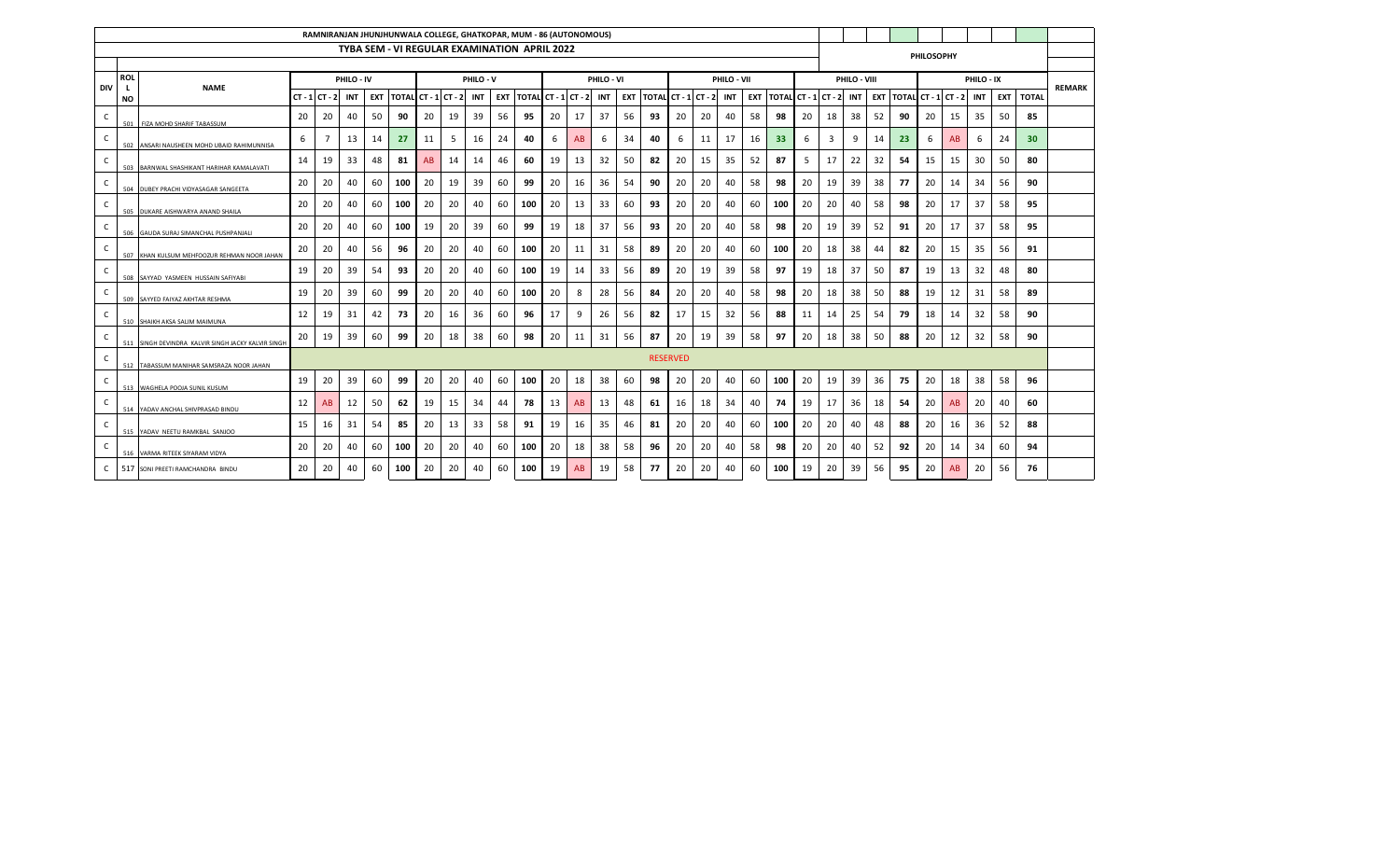|     |             |                                                                  | RAMNIRANJAN JHUNJHUNWALA COLLEGE, GHATKOPAR, MUM - 86 (AUTONOMOUS)<br>TYBA SEM - VI REGULAR EXAMINATION APRIL 2022<br>SOCIO - IV<br>SOCIO - V<br>SOCIO - VI<br>SOCIO - VII                                                                                                                                                                                                                                                                                                          |    |           |    |              |    |    |    |    |     |    |    |    |    |     |                 |    |    |    |    |    |    |    |    |     |           |    |            |     |              |               |
|-----|-------------|------------------------------------------------------------------|-------------------------------------------------------------------------------------------------------------------------------------------------------------------------------------------------------------------------------------------------------------------------------------------------------------------------------------------------------------------------------------------------------------------------------------------------------------------------------------|----|-----------|----|--------------|----|----|----|----|-----|----|----|----|----|-----|-----------------|----|----|----|----|----|----|----|----|-----|-----------|----|------------|-----|--------------|---------------|
|     |             |                                                                  |                                                                                                                                                                                                                                                                                                                                                                                                                                                                                     |    |           |    |              |    |    |    |    |     |    |    |    |    |     |                 |    |    |    |    |    |    |    |    |     | SOCIOLOGY |    |            |     |              |               |
|     | <b>ROLL</b> |                                                                  | SOCIO - VIII<br>$CT - 1$<br>$CT - 2$<br><b>INT</b><br>EXT<br><b>TOTAL</b><br>$CT - 1$ $CT -$<br>INT<br>EXT<br><b>TOTAL</b><br>$CT - 1$<br>$CT - 2$<br>INT<br>EXT<br><b>TOTA</b><br>$CT - 1$<br>$CT - 2$<br><b>TOTAL</b><br>$CT - 1$ $CT - 2$<br>EXT<br><b>TOTAL</b><br>CT - 1<br>$CT - 2$<br>INT<br>EXT<br>INT<br>20<br>40<br>60<br>20<br>20<br>20<br>19<br>20<br>60<br>20<br>20<br>20<br>100<br>40<br>60<br>100<br>39<br>60<br>99<br>19<br>39<br>54<br>93<br>20<br>20<br>40<br>100 |    |           |    |              |    |    |    |    |     |    |    |    |    |     | SOCIO - IX      |    |    |    |    |    |    |    |    |     |           |    |            |     |              |               |
| DIV | <b>NO</b>   | <b>NAME</b>                                                      |                                                                                                                                                                                                                                                                                                                                                                                                                                                                                     |    |           |    |              |    |    |    |    |     |    |    |    |    |     |                 |    |    |    |    |    |    |    |    |     |           |    | <b>INT</b> | EXT | <b>TOTAL</b> | <b>REMARK</b> |
|     | 701         | ASLEEMA KHATOON ABDUL MANNAN<br>SHARIKUNNISA                     |                                                                                                                                                                                                                                                                                                                                                                                                                                                                                     |    |           |    |              |    |    |    |    |     |    |    |    |    |     |                 |    |    |    |    |    |    |    |    |     |           |    | 40         | 52  | 92           |               |
|     | 702         | \LAM HASHMAT ARA MOHAMMAD<br>HASNAIN ALAM BIJEE BEGUM            | 20                                                                                                                                                                                                                                                                                                                                                                                                                                                                                  | 20 | 40        | 60 | 100          | 20 | 20 | 40 | 60 | 100 | 20 | 19 | 39 | 32 | 71  | 20              | 20 | 40 | 58 | 98 | 20 | 20 | 40 | 60 | 100 | 20        | 20 | 40         | 60  | 100          |               |
|     | 703         | ANSARI KULSUM MUKTADEER RIZWANA                                  | 19                                                                                                                                                                                                                                                                                                                                                                                                                                                                                  | 19 | 38        | 60 | 98           | 20 | 20 | 40 | 58 | 98  | 20 | 14 | 34 | 60 | 94  | 20              | 20 | 40 | 58 | 98 | 20 | 20 | 40 | 60 | 100 | 20        | 19 | 39         | 58  | 97           |               |
|     | 704         | BAIG NAMIRA JAVED FEHMIDA                                        | 20                                                                                                                                                                                                                                                                                                                                                                                                                                                                                  | 20 | 40        | 58 | 98           | 19 | 20 | 39 | 58 | 97  | 20 | 20 | 40 | 60 | 100 | 20              | 20 | 40 | 58 | 98 | 20 | 20 | 40 | 58 | 98  | 19        | 20 | 39         | 58  | 97           |               |
|     | 705         | BHALERAO MANSI DHANANJAY KUNDA                                   | 20                                                                                                                                                                                                                                                                                                                                                                                                                                                                                  | 20 | 40        | 60 | 100          | 20 | 20 | 40 | 60 | 100 | 20 | 19 | 39 | 60 | 99  | 19              | 20 | 39 | 58 | 97 | 20 | 20 | 40 | 60 | 100 | 20        | 20 | 40         | 60  | 100          |               |
|     | 706         | BODAYE OMKAR YASHWANT ASHWINI<br>CHAUDHARY ARIBA KHATUN JAFARALI | AB                                                                                                                                                                                                                                                                                                                                                                                                                                                                                  | 5  | 5         | 60 | 65           | 20 | 20 | 40 | 60 | 100 | AB | 15 | 15 | 60 | 75  | 20              | 20 | 40 | 58 | 98 | 20 | 20 | 40 | 58 | 98  | 19        | 20 | 39         | 60  | 99           |               |
|     | 707         | <b>ABIDA KHATUN</b>                                              | 20                                                                                                                                                                                                                                                                                                                                                                                                                                                                                  | 20 | 40        | 60 | 100          | 20 | 20 | 40 | 60 | 100 | 20 | 20 | 40 | 60 | 100 | 20              | 20 | 40 | 58 | 98 | 20 | 20 | 40 | 60 | 100 | 20        | 20 | 40         | 60  | 100          |               |
|     | 708         | CHAUHAN SURAJ TEJBAHADUR<br>CHANDRAKALA                          | 19                                                                                                                                                                                                                                                                                                                                                                                                                                                                                  | 19 | 38        | 60 | 98           | 20 | 20 | 40 | 60 | 100 | 20 | 20 | 40 | 60 | 100 | 20              | 20 | 40 | 58 | 98 | 20 | 20 | 40 | 60 | 100 | 20        | 20 | 40         | 60  | 100          |               |
|     | 709         | CHAUHAN VINAY SRI KRISHNA PUSHPA                                 | 20                                                                                                                                                                                                                                                                                                                                                                                                                                                                                  | 20 | 40        | 60 | 100          | 20 | 20 | 40 | 60 | 100 | 20 | 20 | 40 | 60 | 100 | 19              | 20 | 39 | 58 | 97 | 20 | 20 | 40 | 60 | 100 | 20        | 20 | 40         | 60  | 100          |               |
|     | 710         | CHAVAN SHUBHAM PRASHANT VEENA                                    | 20                                                                                                                                                                                                                                                                                                                                                                                                                                                                                  | 20 | 40        | 60 | 100          | 20 | 20 | 40 | 60 | 100 | 20 | 19 | 39 | 60 | 99  | 20              | 20 | 40 | 58 | 98 | 20 | 20 | 40 | 60 | 100 | 20        | 20 | 40         | 60  | 100          |               |
|     | 711         | CHETTIAR OMKAR MAHESH PRIYA                                      | 20                                                                                                                                                                                                                                                                                                                                                                                                                                                                                  | 20 | 40        | 58 | 98           | 20 | 20 | 40 | 56 | 96  | 20 | 19 | 39 | 60 | 99  | 20              | 19 | 39 | 58 | 97 | 20 | 19 | 39 | 58 | 97  | 20        | 19 | 39         | 58  | 97           |               |
|     | 712         | DUBEY PRACHI ARUNKUMAR DUBE<br><b>SUMAN</b>                      | 19                                                                                                                                                                                                                                                                                                                                                                                                                                                                                  | 20 | 39        | 58 | 97           | 19 | 20 | 39 | 60 | 99  | 20 | 14 | 34 | 60 | 94  | 19              | 19 | 38 | 58 | 96 | 19 | 18 | 37 | 58 | 95  | 19        | 20 | 39         | 58  | 97           |               |
|     | 713         | AZALWALA MUBASHIRAH MOHD YUSUI<br>SHAFIQUA                       | 20                                                                                                                                                                                                                                                                                                                                                                                                                                                                                  | 20 | 40        | 58 | 98           | 20 | 20 | 40 | 60 | 100 | 20 | 20 | 40 | 60 | 100 | 19              | 20 | 39 | 58 | 97 | 20 | 20 | 40 | 60 | 100 | 20        | 20 | 40         | 60  | 100          |               |
|     | 714         | ERNANDES SHALOM DOMINIC ASHA                                     | 20                                                                                                                                                                                                                                                                                                                                                                                                                                                                                  | 20 | 40        | 60 | 100          | 20 | 20 | 40 | 60 | 100 | 20 | 17 | 37 | 60 | 97  | 20              | 20 | 40 | 58 | 98 | 20 | 20 | 40 | 58 | 98  | 20        | 20 | 40         | 60  | 100          |               |
|     | 715         | AISWAR LAKSHMI RAJESH JAISWAR ANITA<br>RAJESH JAISWAR            |                                                                                                                                                                                                                                                                                                                                                                                                                                                                                     |    |           |    |              |    |    |    |    |     |    |    |    |    |     | <b>RESERVED</b> |    |    |    |    |    |    |    |    |     |           |    |            |     |              |               |
|     | 716         | KADAM PRITI SUDHAKAR ARUNA                                       | 17                                                                                                                                                                                                                                                                                                                                                                                                                                                                                  | 20 | 37        | 58 | 95           | 14 | 20 | 34 | 46 | 80  | 20 | 20 | 40 | 54 | 94  | 18              | 20 | 38 | 54 | 92 | 20 | 19 | 39 | 60 | 99  | 19        | 20 | 39         | 56  | 95           |               |
|     | 71.         | <b>ADAM SAMEER KRUSHNA LAXMI</b>                                 | AB                                                                                                                                                                                                                                                                                                                                                                                                                                                                                  | AB | <b>AB</b> |    | $\mathbf{0}$ | 20 | 19 | 39 | 58 | 97  | 20 | 15 | 35 | 60 | 95  | 17              | 19 | 36 | 56 | 92 | 19 | 20 | 39 | 56 | 95  | 19        | 20 | 39         | AB  | 39           |               |
|     | 718         | KAMBLE PRADNYA RAMA MEENA                                        |                                                                                                                                                                                                                                                                                                                                                                                                                                                                                     |    |           |    |              |    |    |    |    |     |    |    |    |    |     | <b>RESERVED</b> |    |    |    |    |    |    |    |    |     |           |    |            |     |              |               |
|     | 719         | KANAUJIYA RAHUL DEENDAYAL ASHA DEVI                              |                                                                                                                                                                                                                                                                                                                                                                                                                                                                                     |    |           |    |              |    |    |    |    |     |    |    |    |    |     | <b>RESERVED</b> |    |    |    |    |    |    |    |    |     |           |    |            |     |              |               |
|     | 720         | (ANOJIYA ARADHANA RAMESH RAJKUMARI                               | 20                                                                                                                                                                                                                                                                                                                                                                                                                                                                                  | 20 | 40        | 60 | 100          | 20 | 20 | 40 | 60 | 100 | 20 | 20 | 40 | 60 | 100 | 19              | 20 | 39 | 58 | 97 | 20 | 20 | 40 | 60 | 100 | 20        | 20 | 40         | 60  | 100          |               |
|     | 721         | KHALIL AHMED ALIFA KHALIL AHMED<br><b>SHAMA</b>                  |                                                                                                                                                                                                                                                                                                                                                                                                                                                                                     |    |           |    |              |    |    |    |    |     |    |    |    |    |     | <b>RESERVED</b> |    |    |    |    |    |    |    |    |     |           |    |            |     |              |               |
|     | 722         | .HAN ALISHA MOHAMMED NAEEM KHAN<br>SAIYADA KHAN                  | 19                                                                                                                                                                                                                                                                                                                                                                                                                                                                                  | 19 | 38        | 60 | 98           | 20 | 20 | 40 | 58 | 98  | 20 | 15 | 35 | 60 | 95  | 20              | 20 | 40 | 58 | 98 | 20 | 20 | 40 | 60 | 100 | 20        | 19 | 39         | 58  | 97           |               |
|     | 723         | HAN IQRA MOHD SHARIF KHAIRUNNISA                                 | 20                                                                                                                                                                                                                                                                                                                                                                                                                                                                                  | 20 | 40        | 60 | 100          | 20 | 20 | 40 | 60 | 100 | 20 | 15 | 35 | 60 | 95  | 20              | 20 | 40 | 58 | 98 | 20 | 20 | 40 | 60 | 100 | 20        | 20 | 40         | 60  | 100          |               |
|     | 724         | (HAN MUSFIRAH MOHD ARIF RUBY FATIMA                              | 20                                                                                                                                                                                                                                                                                                                                                                                                                                                                                  | 20 | 40        | 60 | 100          | 20 | 20 | 40 | 60 | 100 | 20 | 19 | 39 | 58 | 97  | 20              | 20 | 40 | 58 | 98 | 20 | 20 | 40 | 60 | 100 | 20        | 19 | 39         | 60  | 99           |               |
|     | 725         | (HAN NAMRA ISSAR ARSHIYA                                         |                                                                                                                                                                                                                                                                                                                                                                                                                                                                                     |    |           |    |              |    |    |    |    |     |    |    |    |    |     | <b>RESERVED</b> |    |    |    |    |    |    |    |    |     |           |    |            |     |              |               |
|     | 726         | HAN RIZA MUSHTAHRIN TAHASIN                                      | 20                                                                                                                                                                                                                                                                                                                                                                                                                                                                                  | 20 | 40        | 60 | 100          | 20 | 20 | 40 | 60 | 100 | 20 | 20 | 40 | 60 | 100 | 20              | 20 | 40 | 58 | 98 | 20 | 20 | 40 | 60 | 100 | 19        | 20 | 39         | 60  | 99           |               |
|     | 727         | HAN SALMAN ABDUL SHABNAM)                                        | 19                                                                                                                                                                                                                                                                                                                                                                                                                                                                                  | 20 | 39        | 32 | -71          | 20 | 20 | 40 | 58 | 98  | 20 | 15 | 35 | 60 | 95  | 19              | 19 | 38 | 58 | 96 | 20 | 20 | 40 | 60 | 100 | 20        | 20 | 40         | 60  | 100          |               |
|     | 728         | (HAN SHIFFA MOHD HASAN NASREEN                                   | 19                                                                                                                                                                                                                                                                                                                                                                                                                                                                                  | 20 | 39        | 56 | 95           | 19 | 19 | 38 | 58 | 96  | 18 | 20 | 38 | 58 | 96  | 18              | 19 | 37 | 58 | 95 | 19 | 19 | 38 | 58 | 96  | 20        | 20 | 40         | 56  | 96           |               |
|     | 729         | KOTIAN SUSHANTH BHASKAR SUNANDA                                  | 20                                                                                                                                                                                                                                                                                                                                                                                                                                                                                  | 20 | 40        | 60 | 100          | 20 | 20 | 40 | 58 | 98  | 20 | 20 | 40 | 60 | 100 | 19              | 20 | 39 | 54 | 93 | 20 | 20 | 40 | 60 | 100 | 20        | 20 | 40         | 60  | 100          |               |
|     | 730         | MARUTI SHREEOM SANAP SUREKHA                                     | 20                                                                                                                                                                                                                                                                                                                                                                                                                                                                                  | 5  | 25        | 60 | 85           | 20 | 10 | 30 | 38 | 68  | 20 | 15 | 35 | 60 | 95  | 20              | 20 | 40 | 58 | 98 | 14 | 17 | 31 | 58 | 89  | 17        | 20 | 37         | 56  | 93           |               |
|     | 731         | NALAWADE VAISHNAVI RAJESH RADHIKA                                | AB                                                                                                                                                                                                                                                                                                                                                                                                                                                                                  | 20 | 20        | 46 | 66           | 20 | 20 | 40 | 58 | 98  | 20 | 15 | 35 | 60 | 95  | 20              | 20 | 40 | 56 | 96 | 15 | 20 | 35 | 60 | 95  | 19        | 19 | 38         | 60  | 98           |               |
|     | 732         | PANDEY DEEPAK SUSHIL ASHA                                        | 19                                                                                                                                                                                                                                                                                                                                                                                                                                                                                  | 19 | 38        | 60 | 98           | 20 | 20 | 40 | 58 | 98  | 20 | 20 | 40 | 60 | 100 | 20              | 20 | 40 | 58 | 98 | 20 | 20 | 40 | 60 | 100 | 20        | 19 | 39         | 60  | 99           |               |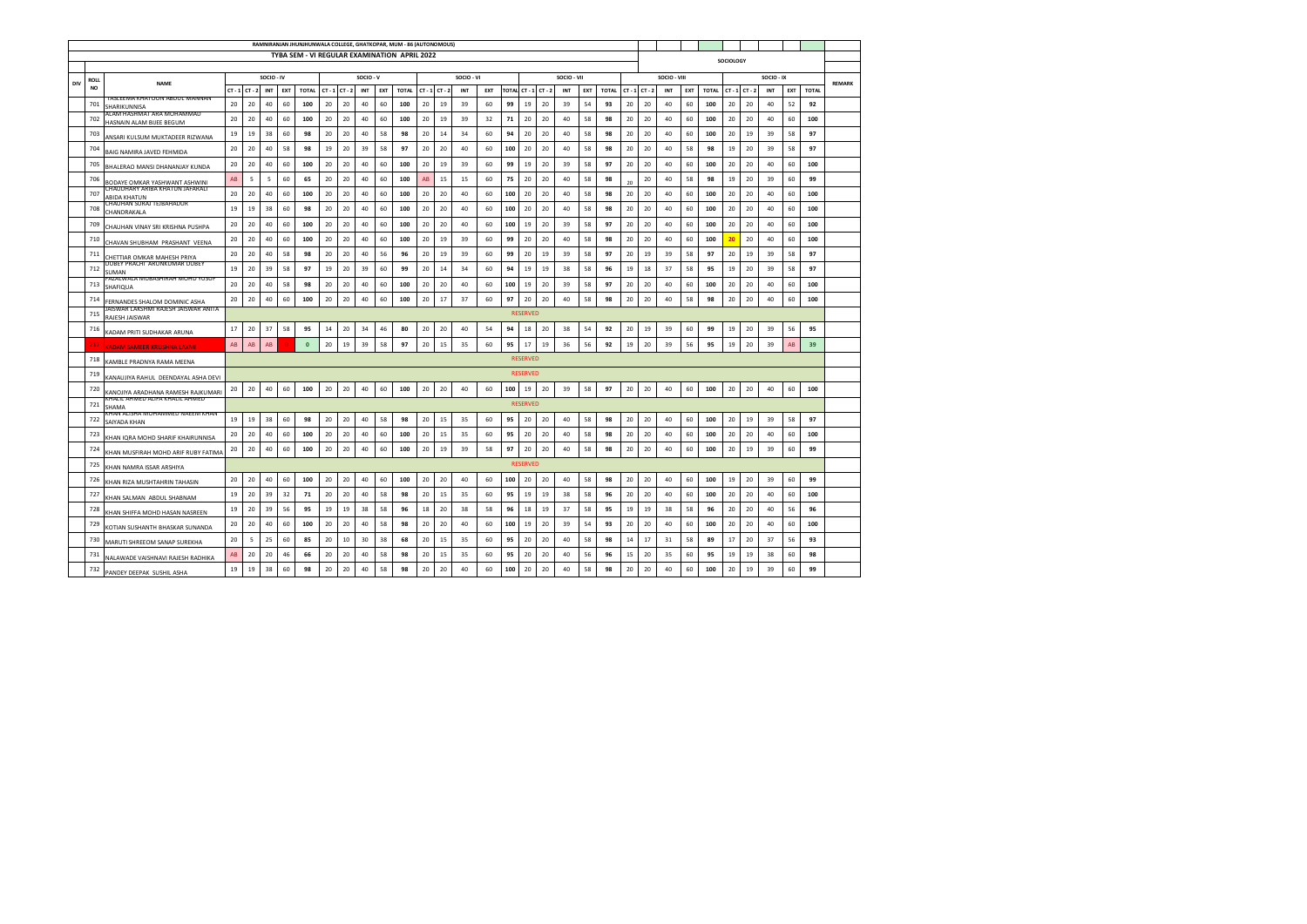|     |                                                                                               |    |    |    |    | RAMNIRANJAN JHUNJHUNWALA COLLEGE, GHATKOPAR, MUM - 86 (AUTONOMOUS) |       |       |    |    |     |    |    |    |    |     |                 |       |    |    |     |    |       |    |    |     |           |    |    |    |     |  |
|-----|-----------------------------------------------------------------------------------------------|----|----|----|----|--------------------------------------------------------------------|-------|-------|----|----|-----|----|----|----|----|-----|-----------------|-------|----|----|-----|----|-------|----|----|-----|-----------|----|----|----|-----|--|
|     |                                                                                               |    |    |    |    | TYBA SEM - VI REGULAR EXAMINATION APRIL 2022                       |       |       |    |    |     |    |    |    |    |     |                 |       |    |    |     |    |       |    |    |     | SOCIOLOGY |    |    |    |     |  |
| 733 | PATEL DIMPLE SANJAY DIWALIBEN                                                                 | 20 | 20 | 40 | 60 | 100                                                                | 20    | 20    | 40 | 60 | 100 | 20 | 20 | 40 | 60 | 100 | 20              | 20    | 40 | 58 | 98  | 20 | 20    | 40 | 60 | 100 | 20        | 20 | 40 | 58 | 98  |  |
| 734 | PATEL HITESH RAMASRAY PATEL ANITA<br>PATEL                                                    | 18 | 19 | 37 | 60 | 97                                                                 | 20    | 20    | 40 | 58 | 98  | 19 | 15 | 34 | 60 | 94  | 19              | 20    | 39 | 58 | 97  | 20 | 20    | 40 | 60 | 100 | 20        | 19 | 39 | 60 | 99  |  |
| 735 | PATHAK JYOTI SHIVPRAKASH SUNITA                                                               | 20 | 20 | 40 | 60 | 100                                                                | 20    | 20    | 40 | 58 | 98  | 20 | 20 | 40 | 60 | 100 | 20              | 20    | 40 | 56 | 96  | 20 | 20    | 40 | 58 | 98  | 20        | 20 | 40 | 60 | 100 |  |
| 736 | RAJBHAR ANJU BRIJBHAN BINDU DEVI                                                              | 20 | 20 | 40 | 60 | 100                                                                | 20    | 20    | 40 | 60 | 100 | 20 | 15 | 35 | 52 | 87  | 15              | 20    | 35 | 42 | -77 | 19 | 20    | 39 | 60 | 99  | 19        | 20 | 39 | 56 | 95  |  |
| 738 | SAVALKAR VAIBHAV GIRJAPPA SHOBHA                                                              | 19 | 19 | 38 | 60 | 98                                                                 | 20    | 20    | 40 | 58 | 98  | 20 | 19 | 39 | 60 | 99  | 20              | 20    | 40 | 58 | 98  | 20 | 20    | 40 | 60 | 100 | 20        | 20 | 40 | 60 | 100 |  |
| 739 | SAYYED SAFIYABANO IBRAHIM SAJIDA                                                              | 19 | 20 | 39 | 60 | 99                                                                 | 20    | 20    | 40 | 60 | 100 | 20 | 15 | 35 | 60 | 95  | 18              | 19    | 37 | 58 | 95  | 20 | 20    | 40 | 60 | 100 | 20        | 20 | 40 | 60 | 100 |  |
| 740 | SHAH IQRA AHSANULLAH ZARIAN                                                                   |    |    |    |    |                                                                    |       |       |    |    |     |    |    |    |    |     | <b>RESERVED</b> |       |    |    |     |    |       |    |    |     |           |    |    |    |     |  |
| 741 | SHAIKH AMREEN MOHAMMED ASIF ASMA                                                              | 20 | AB | 20 | 50 | 70                                                                 | 20    | AB    | 20 | 56 | 76  | 14 | 15 | 29 | 60 | 89  | 18              | 19    | 37 | 56 | 93  | 19 | 20    | 39 | 58 | 97  | 18        | 20 | 38 | 56 | 94  |  |
| 742 | SHAIKH FARHANA ASLAM RUMANA                                                                   | 20 | 20 | 40 | 58 | 98                                                                 | 20    | 20    | 40 | 60 | 100 | 20 | 19 | 39 | 58 | 97  | 18              | 20    | 38 | 58 | 96  | 20 | 20    | 40 | 60 | 100 | 20        | 20 | 40 | 58 | 98  |  |
| 743 | SHAIKH FATIMA IBRAHIM IBRAHIM ZEHRAB                                                          | 19 | AB | 19 | 60 | 79                                                                 | 20    | 19    | 39 | 60 | 99  | 20 | 15 | 35 | 58 | 93  | 20              | 20    | 40 | 52 | 92  | 20 | 20    | 40 | 60 | 100 | 20        | 20 | 40 | 58 | 98  |  |
| 744 | SHAIKH MUSKAN SHAMSHUDDIN NUSRAT                                                              | 19 | 20 | 39 | 58 | 97                                                                 | 20    | 20    | 40 | 60 | 100 | 20 | 19 | 39 | 60 | 99  | 18              | 20    | 38 | 56 | 94  | 20 | 20    | 40 | 60 | 100 | 19        | 20 | 39 | 56 | 95  |  |
| 745 | FHAIKH SHEZAN MOHD SALIM SHAIKH<br>NASREEN SALIM SHAIKH                                       | 20 | 20 | 40 | 60 | 100                                                                | 20    | 19    | 39 | 60 | 99  | 20 | 15 | 35 | 60 | 95  | 20              | 20    | 40 | 58 | 98  | 20 | 20    | 40 | 60 | 100 | 20        | 20 | 40 | 60 | 100 |  |
| 746 | SHAIKH SIMRAN MOHD ISRAIL SALMA                                                               | 19 | 20 | 39 | 60 | 99                                                                 | 20    | 20    | 40 | 60 | 100 | 20 | 20 | 40 | 60 | 100 | 17              | 20    | 37 | 36 | 73  | 20 | 20    | 40 | 60 | 100 | 20        | 20 | 40 | 58 | 98  |  |
| 747 | SHAIKH TAMANNA RAFIQUE FOUZIYA                                                                | 20 | 20 | 40 | 60 | 100                                                                | 20    | 20    | 40 | 58 | 98  | 20 | 19 | 39 | 60 | 99  | 20              | 19    | 39 | 58 | 97  | 20 | 20    | 40 | 58 | 98  | 20        | 20 | 40 | 60 | 100 |  |
| 748 | SHAIKH UMERA ASLAM AMINA                                                                      | 20 | 20 | 40 | 60 | 100                                                                | 20    | 19    | 39 | 60 | 99  | 20 | 20 | 40 | 60 | 100 | 20              | 20    | 40 | 58 | 98  | 20 | 20    | 40 | 60 | 100 | 20        | 20 | 40 | 60 | 100 |  |
| 749 | SHEREGAR RAMYA GANESH VIDYA                                                                   | 19 | 20 | 39 | 60 | 99                                                                 | 20    | 20    | 40 | 58 | 98  | 20 | 15 | 35 | 50 | 85  | 15              | 20    | 35 | 46 | 81  | 19 | 20    | 39 | 58 | 97  | 20        | 20 | 40 | 58 | 98  |  |
| 750 | SHINDE TEJASVI PRAMOD PRADNYA                                                                 | 20 | 20 | 40 | 60 | 100                                                                | 20    | 20    | 40 | 60 | 100 | 20 | 19 | 39 | 60 | 99  | 19              | 20    | 39 | 58 | 97  | 19 | 20    | 39 | 58 | 97  | 19        | 20 | 39 | 60 | 99  |  |
| 751 | SIDDIKI JOYA MD JAFAR AYESHA                                                                  | 19 | 19 | 38 | 56 | 94                                                                 | 20    | 20    | 40 | 60 | 100 | 20 | 20 | 40 | 56 | 96  | 20              | 20    | 40 | 56 | 96  | 20 | 20    | 40 | 60 | 100 | 20        | 20 | 40 | 58 | 98  |  |
| 752 | SINGH RUCHICA VINAY PREMSHILA                                                                 | 20 | 20 | 40 | 60 | 100                                                                | 20    | 20    | 40 | 58 | 98  | 20 | 20 | 40 | 60 | 100 | 20              | 20    | 40 | 58 | 98  | 19 | 18    | 37 | 60 | 97  | 19        | 20 | 39 | 60 | 99  |  |
| 753 | SINGH SAKSHI SUNIL SEEMA                                                                      | 20 | 20 | 40 | 60 | 100                                                                | 20    | 20    | 40 | 60 | 100 | 20 | 20 | 40 | 60 | 100 | 20              | 20    | 40 | 58 | 98  | 20 | 20    | 40 | 54 | 94  | 20        | 19 | 39 | 60 | 99  |  |
| 754 | SINGH VIJETA-RAMESH KUMAR SINGH<br>SEEMA SINGH                                                | 19 | 20 | 39 | 58 | 97                                                                 | 20    | 19    | 39 | 56 | 95  | 20 | 15 | 35 | 58 | 93  | 19              | 20    | 39 | 58 | 97  | 20 | 18    | 38 | 54 | 92  | 19        | 20 | 39 | 58 | 97  |  |
| 755 | SONI NEELAM RAMESH CHANCHAL                                                                   | 20 | 20 | 40 | 60 | 100                                                                | 20    | 19    | 39 | 60 | 99  | 20 | 19 | 39 | 52 | 91  | 19              | 20    | 39 | 54 | 93  | 20 | 20    | 40 | 60 | 100 | 20        | 19 | 39 | 60 | 99  |  |
| 756 |                                                                                               | 20 | 20 | 40 | 60 | 100                                                                | 20    | 20    | 40 | 60 | 100 | 20 | 20 | 40 | 60 |     | 20              | 20    | 40 | 60 | 100 | 20 | 20    | 40 | 60 | 100 | 20        | 20 | 40 | 60 | 100 |  |
| 757 | 100<br>SURENDRA KUMAR PRIYA PANDEY USHA<br><b>RESERVED</b><br>TASNEEM KHAN ABUBAKAR HUSSNEARA |    |    |    |    |                                                                    |       |       |    |    |     |    |    |    |    |     |                 |       |    |    |     |    |       |    |    |     |           |    |    |    |     |  |
| 758 | <b>RESERVED</b><br>YADAV KOMAL VIJAY KUMAR URMILA                                             |    |    |    |    |                                                                    |       |       |    |    |     |    |    |    |    |     |                 |       |    |    |     |    |       |    |    |     |           |    |    |    |     |  |
| 759 | BAIG ARIF ASLAM SHABANA                                                                       | 20 | 19 | 39 | 60 | 99                                                                 | 20    | 20    | 40 | 60 | 100 | 20 | 20 | 40 | 59 | 99  | 20              | 20    | 40 | 58 | 98  | 20 | 20    | 40 | 58 | 98  | 20        | 20 | 40 | 60 | 100 |  |
| 760 | KHAN MOHSIN HASSAN SAIRA                                                                      |    |    |    |    |                                                                    |       |       |    |    |     |    |    |    |    |     | <b>RESERVED</b> |       |    |    |     |    |       |    |    |     |           |    |    |    |     |  |
| 761 | NAIK PRAJWAL SANJAY REVATI<br>KHAN UMME HABIBA ABDUL RAZZAK KHAN                              |    |    |    |    |                                                                    |       |       |    |    |     |    |    |    |    |     | <b>RSERVED</b>  |       |    |    |     |    |       |    |    |     |           |    |    |    |     |  |
| 762 | TASLIMUNISSA                                                                                  | 20 | 20 | 40 | 58 | 98                                                                 | 19    | 20    | 39 | 60 | 99  | 20 | 19 | 39 | 56 | 95  | 19              | 11    | 30 | 58 | 88  | 18 | 19    | 37 | 60 | 97  | 20        | 20 | 40 | 60 | 100 |  |
| 763 | KHAN SANA NAFIS SHAHENAZ                                                                      | 19 | 19 | 38 | 58 | 96                                                                 | 20    | 20    | 40 | 58 | 98  | 17 | 15 | 32 | 58 | 90  | 20              | 20    | 40 | 56 | 96  | 20 | 20    | 40 | 60 | 100 | 19        | 19 | 38 | 58 | 96  |  |
|     | YADAV NITU VINDVASINI LAXMI                                                                   | 19 | 20 | 39 | 60 | 99                                                                 | 19 20 |       | 39 | 60 | 99  | 20 | 20 | 39 | AB | 39  |                 | 13 20 | 33 | 46 | 79  |    | 20 20 | 40 | 60 | 100 | 18        | 20 | 38 | 58 | 96  |  |
| 765 | DUBEY AMAN MANOJ SUNITA                                                                       | 20 | 20 | 40 | 60 | 100                                                                |       | 20 20 | 40 | 58 | 98  | 20 | 20 | 40 | 60 | 100 | 20              | 20    | 40 | 58 | 98  | 20 | 20    | 40 | 58 | 98  | 20        | 20 | 40 | 60 | 100 |  |
|     | 766 ANSARI SIMAAB SHAHABUDDIN SHAHIN                                                          |    |    |    |    |                                                                    |       |       |    |    |     |    |    |    |    |     | <b>RESERVED</b> |       |    |    |     |    |       |    |    |     |           |    |    |    |     |  |
|     | 767 GUPTA SONI AJAY RANI                                                                      | 20 | 20 | 40 | 12 | 52                                                                 | 20    | 20    | 40 | 47 | 87  | 19 | 15 | 34 | 58 | 92  | 19              | 20    | 39 | 58 | 97  | AB | 11    | 11 | 48 | 59  | 18        | 20 | 38 | 60 | 98  |  |
|     | 768 KULKARNI KINJAL PRASHANT PRANITA<br>SHINDE BHAGYASHRI MURLIDHAR                           | 20 | 20 | 40 | 60 | 100                                                                | 20    | 20    | 40 | 60 | 100 | 20 | 15 | 35 | 60 | 95  | 20              | 20    | 40 | 56 | 96  | 20 | 20    | 40 | 58 | 98  | 20        | 20 | 40 | 58 | 98  |  |
| 769 | KALPANA                                                                                       | 20 | 20 | 40 | 58 | 98                                                                 | 20    | 20    | 40 | 56 | 96  | 20 | 20 | 40 | 54 | 94  | 20              | 20    | 40 | 56 | 96  | 20 | 20    | 40 | 58 | 98  | 18        | 20 | 38 | 52 | 90  |  |
|     | soc-68                                                                                        |    |    |    |    |                                                                    |       |       |    |    |     |    |    |    |    |     |                 |       |    |    |     |    |       |    |    |     |           |    |    |    |     |  |
|     |                                                                                               |    |    |    |    |                                                                    |       |       |    |    |     |    |    |    |    |     |                 |       |    |    |     |    |       |    |    |     |           |    |    |    |     |  |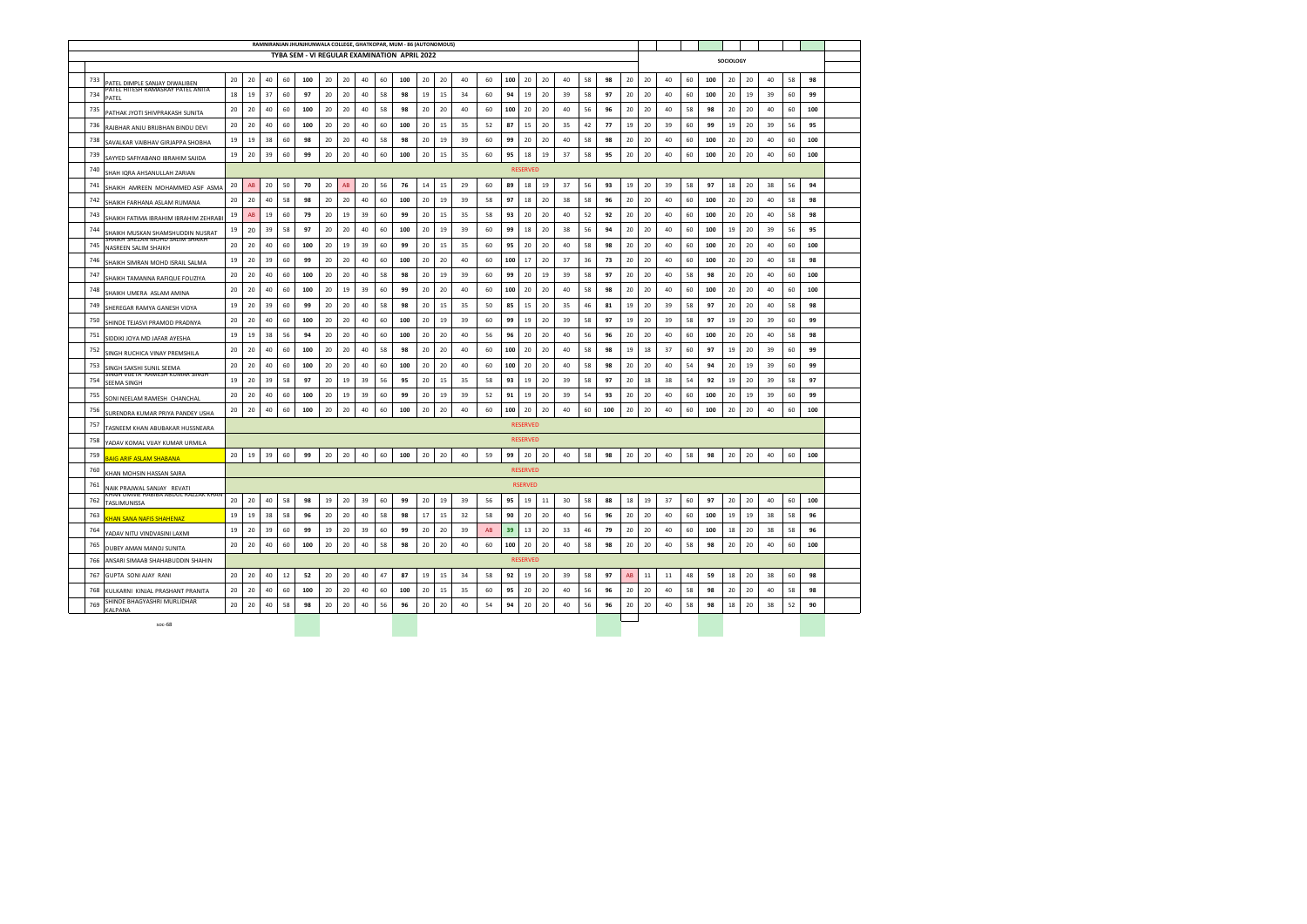#### **RAMNIRANJAN JHUNJHUNWALA COLLEGE, GHATKOPAR, MUM - 86 (AUTONOMOUS)**

## **TYBA SEM - VI REGULAR EXAMINATION APRIL 2022**

**POLITICAL SCIENCE**

|     | ROLL |                                                        |                |    | POL. SCI - IV |     |                                  |    |    | POL. SCI - V |            |                         |    |    | POL. SCI - VI |            |                         |                 |    | POL. SCI - VII |            |                          |    |    | <b>POL. SCI - VIII</b> |     |                     |    |    | POL. SCI - IX |            |             |               |
|-----|------|--------------------------------------------------------|----------------|----|---------------|-----|----------------------------------|----|----|--------------|------------|-------------------------|----|----|---------------|------------|-------------------------|-----------------|----|----------------|------------|--------------------------|----|----|------------------------|-----|---------------------|----|----|---------------|------------|-------------|---------------|
| DIV | NO   | <b>NAME</b>                                            | $CT - 1CT - 2$ |    | INT           | EXT | TOTAL <b>ICT - 1ICT - 2I INT</b> |    |    |              | <b>EXT</b> | TOTALICT - 1 CT - 2 INT |    |    |               | <b>EXT</b> | TOTALICT - 1 CT - 2 INT |                 |    |                | <b>EXT</b> | TOTAL CT - 1 CT - 2  INT |    |    |                        | EXT | TOTAL CT - 1 CT - 2 |    |    | INT           | <b>EXT</b> | <b>TOTA</b> | <b>REMARK</b> |
|     | 601  | ACHARYA BHAVNA AJAY KUMAR VANDNA                       | 20             | 20 | 40            | 60  | 100                              | 20 | 20 | 40           | 58         | 98                      | 18 | 20 | 38            | 56         | 94                      | 19              | 20 | 39             | 56         | 95                       | 20 | 20 | 40                     | 58  | 98                  | 18 | 20 | 38            | 60         | 98          |               |
|     | 602  | AGRAHARI MANSI JOKHAN PRASAD NIRMALA                   | 15             | 15 | 30            | 42  | 72                               | 19 | 15 | 34           | 52         | 86                      | 16 | 12 | 28            | 40         | 68                      | 18              | 15 | 33             | 48         | 81                       | 18 | 13 | 31                     | 40  | 71                  | 19 | 13 | 32            | 32         | 64          |               |
|     | 603  | AKRAM ANSARI WASIM MOHD ASLAM SHADMANI KHATOON         | 20             | 17 | 37            | 44  | 81                               | 19 | 16 | 35           | 58         | 93                      | 20 | 17 | 37            | 60         | 97                      | 18              | 17 | 35             | 54         | 89                       | 18 | 16 | 34                     | 50  | 84                  | 17 | 17 | 34            | 56         | 90          |               |
|     | 604  | ANKUSHRAO AARYA PRASHANT SANJANA                       | 18             | 19 | 37            | 54  | 91                               | 19 | 19 | 38           | 56         | 94                      | 18 | 18 | 36            | 56         | 92                      | 18              | 19 | 37             | 50         | 87                       | 19 | 19 | 38                     | 46  | 84                  | 16 | 18 | 34            | 58         | 92          |               |
|     | 605  | ANSARI HINA PARVEEN MOHD.SHAMIM NOORJAHAN              | 15             | 17 | 32            | 42  | 74                               | 10 | 15 | 25           | 60         | 85                      | 19 | 16 | 35            | 60         | 95                      | 19              | 17 | 36             | 48         | 84                       | 19 | 17 | 36                     | 48  | 84                  | 16 | 16 | 32            | 54         | 86          |               |
|     | 606  | BHADARGE SWATI DADARAO CHHAYA                          | 20             | 20 | 40            | 60  | 100                              | 19 | 20 | 39           | 54         | 93                      | 20 | 20 | 40            | 58         | 98                      | 20              | 20 | 40             | 58         | 98                       | 20 | 20 | 40                     | 58  | 98                  | 20 | 20 | 40            | 60         | 100         |               |
|     | 607  | DUBEY KHUSHI ANIL REETA                                | 19             | 20 | 39            | 52  | 91                               | 19 | 17 | 36           | 56         | 92                      | 20 | 19 | 39            | 56         | 95                      | 20              | 20 | 40             | 54         | 94                       | 19 | 19 | 38                     | 56  | 94                  | 19 | 18 | 37            | 58         | 95          |               |
|     | 608  | GOUDA PRAJAKTA BHAGIRATH GEETA                         | 20             | 15 | 35            | 50  | 85                               | 19 | 14 | 33           | 58         | 91                      | 18 | 11 | 29            | 60         | 89                      | 19              | 16 | 35             | 56         | 91                       | 20 | 17 | 37                     | 52  | 89                  | 17 | 14 | 31            | 60         | 91          |               |
|     | 609  | GUPTA ROHIT SANTOSH VIMALA                             | 19             | 19 | 38            | 50  | 88                               | 19 | 14 | 33           | 46         | 79                      | 18 | 19 | 37            | 52         | 89                      | 18              | 19 | 37             | 50         | 87                       | 20 | 19 | 39                     | 44  | 83                  | 15 | 18 | 33            | 50         | 83          |               |
|     | 510  | NGLE RANJEET MANIK REKHA                               | 19             | 19 | 38            | 50  | 88                               | 17 | 16 | 33           | 50         | 83                      | 17 | 18 | 35            | 54         | 89                      | 19              | 19 | 38             | 56         | 94                       | 17 | 18 | 35                     | 56  | 91                  | 18 | 19 | 37            | 56         | 93          |               |
|     | 511  | KAMBLE KALPESH PRAMOD KAMBLE MADHA KAMBLE              | 15             | 15 | 30            | 54  | 84                               | 11 | 14 | 25           | 56         | 81                      | 18 | 13 | 31            | 60         | 91                      | 19              | 15 | 34             | 60         | 94                       | 18 | 11 | 29                     | 54  | 83                  | 18 | 14 | 32            | 54         | 86          |               |
|     | 612  | KHAIRNAR PRANAV SANDIP MAYURI                          |                |    |               |     |                                  |    |    |              |            |                         |    |    |               |            |                         | <b>RESERVED</b> |    |                |            |                          |    |    |                        |     |                     |    |    |               |            |             |               |
|     | 613  | KHAN AMAAZ SHAKIL KAUSAR                               | 19             | 20 | 39            | 58  | 97                               | 20 | 20 | 40           | 60         | 100                     | 20 | 20 | 40            | 58         | 98                      | 19              | 20 | 39             | 58         | 97                       | 20 | 20 | 40                     | 56  | 96                  | 19 | 20 | 39            | 58         | 97          |               |
|     | 614  | KHAN AZFAR ANWAR KHAN KESARI                           | 19             | 15 | 34            | 28  | 62                               | 20 | 12 | 32           | 58         | 90                      | 20 | 14 | 34            | 58         | 92                      | 19              | 15 | 34             | 54         | 88                       | AB | 14 | 14                     | 50  | 64                  | 19 | 13 | 32            | 58         | 90          |               |
|     | 615  | KHAN MIZBAH YAAR MOHMED ABIDA                          | 17             | 18 | 35            | 48  | 83                               | 17 | 16 | 33           | 42         | 75                      | 17 | 15 | 32            | 58         | 90                      | 17              | 18 | 35             | 56         | 91                       | 15 | 18 | 33                     | 44  | 77                  | 17 | 16 | 33            | 56         | 89          |               |
|     | 616  | KHAN MOHAMMED KHALID ISHAQUE KHAN RESHMA KHAN          | 20             | 16 | 36            | 56  | 92                               | 20 | 10 | 30           | 58         | 88                      | 20 | 12 | 32            | 58         | 90                      | 19              | 16 | 35             | 58         | 93                       | 19 | 16 | 35                     | 56  | 91                  | 20 | 14 | 34            | 60         | 94          |               |
|     | 617  | OHOT SAIRAJ KALIDAS SUVARNA                            | 16             | 15 | 31            | 40  | 71                               | 10 | 11 | 21           | 32         | 53                      | 9  | 11 | 20            | 30         | 50                      | 11              | 15 | 26             | 44         | 70                       | 18 | 15 | 33                     | 44  | 77                  | 13 | 11 | 24            | 34         | 58          |               |
|     | 518  | MISHRA SHIVANI NAGENDRAKUMAR MISHRA MANJUDEVI N MISHRA | 19             | 19 | 38            | 52  | 90                               | 19 | 19 | 38           | 56         | 94                      | 20 | 19 | 39            | 56         | 95                      | 20              | 19 | 39             | 54         | 93                       | 19 | 20 | 39                     | 56  | 95                  | 19 | 19 | 38            | 58         | 96          |               |
|     | 619  | PANDEY SHIVAM HARISHCHANDRA PUSHPA                     | 12             | 18 | 30            | 26  | 56                               | 9  | 16 | 25           | 52         | 77                      | 12 | 16 | 28            | 58         | 86                      | 13              | 18 | 31             | 52         | 83                       | 12 | 18 | 30                     | 48  | 78                  | 12 | 14 | 26            | 18         | 44          |               |
|     | 520  | PARDESHI RITIK RAKESH MALA                             | 18             | 15 | 33            | 48  | 81                               | 16 | 10 | 26           | 46         | 72                      | 20 | 12 | 32            | 52         | 84                      | 15              | 15 | 30             | 54         | 84                       | 19 | 15 | 34                     | 50  | 84                  | 17 | 13 | 30            | 40         | 70          |               |
|     | 621  | PATHAK KOMAL RAMKUMAR MALTI                            | 17             | 16 | 33            | 44  | 77                               | 17 | 13 | 30           | 32         | 62                      | 15 | 13 | 28            | 52         | 80                      | 17              | 16 | 33             | 54         | 87                       | 16 | 17 | 33                     | 50  | 83                  | 16 | 15 | 31            | 60         | 91          |               |
|     | 622  | PRAJAPATI VIKAS SIVVAN SAROJ                           | 20             | 19 | 39            | 56  | 95                               | 16 | 19 | 35           | 58         | 93                      | 19 | 19 | 38            | 60         | 98                      | 18              | 19 | 37             | 58         | 95                       | 19 | 19 | 38                     | 54  | 92                  | 19 | 19 | 38            | 58         | 96          |               |
|     | 623. | RACHALWAR SHIVANI GANESH SHEELA                        | 20             | 20 | 40            | 58  | 98                               | 20 | 20 | 40           | 60         | 100                     | 19 | 20 | 39            | 60         | 99                      | 20              | 20 | 40             | 60         | 100                      | 20 | 20 | 40                     | 50  | 90                  | 19 | 20 | 39            | 58         | 97          |               |
|     | 624  | SAHU SHIVJI RAMBAHADUR SHYAM DEVI                      | 18             | 17 | 35            | 48  | 83                               | 16 | 12 | 28           | 52         | 80                      | 18 | 14 | 32            | 58         | 90                      | 17              | 17 | 34             | 50         | 84                       | 20 | 17 | 37                     | 46  | 83                  | 16 | 15 | 31            | 56         | 87          |               |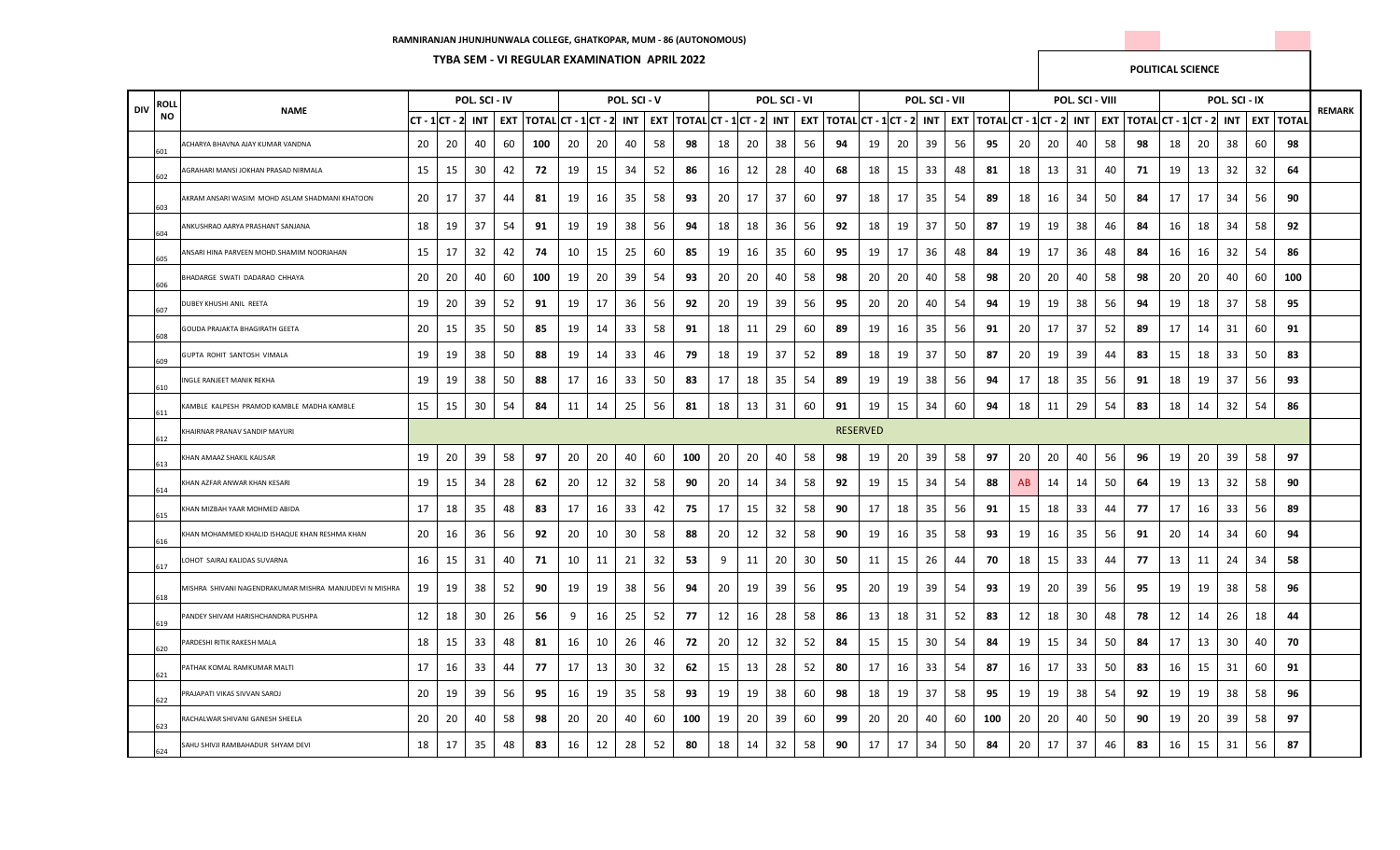| RAMNIRANJAN JHUNJHUNWALA COLLEGE, GHATKOPAR, MUM - 86 (AUTONOMOUS) |  |
|--------------------------------------------------------------------|--|
|                                                                    |  |

**TYBA SEM - VI REGULAR EXAMINATION APRIL 2022**

**POLITICAL SCIENCE**

| 625 |     | SANSARE UNMESH DILIP POOJA                      | 19 | 17 | 36 | 50 | 86 | 19 | 16 | 35 | 56 | 91  | 19 | 16 | 35 | 50  | 85  | 14              | 15 | 29 | 54 | 83 | 18 | AB | 18 | 52  | 70 | 17 | 15 | 32 | 56 | 88  |  |
|-----|-----|-------------------------------------------------|----|----|----|----|----|----|----|----|----|-----|----|----|----|-----|-----|-----------------|----|----|----|----|----|----|----|-----|----|----|----|----|----|-----|--|
| 626 |     | SAYYED IMAAN ALI SHANE ALI AMINA BEE            | 19 | 15 | 34 | 56 | 90 | 18 | 16 | 34 | 58 | 92  | 19 | 19 | 38 | 60  | 98  | 19              | 15 | 34 | 56 | 90 | 18 | 17 | 35 | 52  | 87 | 18 | 19 | 37 | 50 | 87  |  |
| 627 |     | SHAH IRAM JAHA ISHTIYAQ MUSSARAT                | 18 | 18 | 36 | 50 | 86 | 19 | 20 | 39 | 56 | 95  | 19 | 20 | 39 | 60  | 99  | 19              | 18 | 37 | 52 | 89 | 20 | 18 | 38 | 56  | 94 | 17 | 20 | 37 | 58 | 95  |  |
| 628 |     | SHAIKH MOHAMMED YUSUF NASIR AHMED JULEKHA       | 20 | 18 | 38 | 58 | 96 | 20 | 19 | 39 | 58 | 97  | 19 | 17 | 36 | 58  | 94  | 20              | 18 | 38 | 60 | 98 | 19 | 18 | 37 | 56  | 93 | 19 | 19 | 38 | 56 | 94  |  |
| 629 |     | SHAIKH SHIFA MOHAMMED ALI VAJIRBEE              | 11 | 16 | 27 | 36 | 63 | AB | 13 | 13 | 20 | 33  |    | 16 | 23 | 17  | 40  | 11              | 17 | 28 | 26 | 54 | 11 | 16 | 27 | 44  | 71 | 12 | 14 | 26 | 28 | 54  |  |
| 630 |     | SHINDE RAJ ROHIDAS RAJSHRI                      | 20 | 10 | 30 | 54 | 84 | 19 | 14 | 33 | 60 | 93  | 19 | 15 | 34 | 60  | 94  | 20              | 10 | 30 | 50 | 80 | 20 | 17 | 37 | 50  | 87 | 20 | 12 | 32 | 58 | 90  |  |
| 631 |     | SINGH AAYUSHI JAISINGH SUNITA                   | 17 | 18 | 35 | 50 | 85 | 14 | 17 | 31 | 60 | 91  | 19 | 17 | 36 | 58  | 94  | 19              | 17 | 36 | 56 | 92 | 18 | 17 | 35 | 54  | 89 | 18 | 17 | 35 | 60 | 95  |  |
| 632 |     | SINGH POOJA BUDHRAM KAMLA DEVI                  | 18 | 10 | 28 | 48 | 76 | 15 | 12 | 27 | 24 | 51  | 20 | 12 | 32 | -54 | 86  | 16              | 10 | 26 | 54 | 80 | 18 | 12 | 30 | 48  | 78 | 16 | 12 | 28 | 44 | 72  |  |
| 633 |     | SONI RITIK RAJESH KUSUM                         | 19 | 17 | 36 | 52 | 88 | 20 | 13 | 33 | 54 | 87  | 18 | 16 | 34 | 58  | 92  | 19              | 17 | 36 | 52 | 88 | 18 | 17 | 35 | -58 | 93 | 17 | 17 | 34 | 58 | 92  |  |
| 634 |     | IWARI PRERANA RAJESH RENU                       | 19 | 20 | 39 | 60 | 99 | 20 | 20 | 40 | 60 | 100 | 20 | 20 | 40 | 60  | 100 | 20              | 20 | 40 | 58 | 98 | 20 | 20 | 40 | 56  | 96 | 20 | 20 | 40 | 60 | 100 |  |
| 635 |     | VARMA SAPNA SUNIKUMAR MALTI                     | AB | 10 | 10 | 48 | 58 | AB | 10 | 10 | 30 | 40  | AВ | 10 | 10 | 36  | 46  | AB              | 10 | 10 | 30 | 40 | AB | 12 | 12 | 40  | 52 | AB | 10 | 10 | 32 | 42  |  |
| 636 |     | VISHWAKARMA VINAY KUMAR PREMNARAYAN SHIV KUMARI | 19 | 18 | 37 | 56 | 93 | 17 | 19 | 36 | 58 | 94  | 19 | 19 | 38 | 60  | 98  | 18              | 18 | 36 | 58 | 94 | 20 | 18 | 38 | -54 | 92 | 19 | 18 | 37 | 58 | 95  |  |
| 637 |     | YADAV JYOTIDEVI DEVCHARAN KRISHNAWATI           | 20 | 16 | 36 | 50 | 86 | 18 | 12 | 30 | 60 | 90  | 19 | 13 | 32 | 60  | 92  | 19              | 16 | 35 | 56 | 91 | 20 | 17 | 37 | 56  | 93 | 17 | 13 | 30 | 58 | 88  |  |
| 638 |     | YADAV PRIYANKA RAM AWADH SAROJ                  | 19 | 17 | 36 | 50 | 86 | 20 | 14 | 34 | 54 | 88  | 18 | 15 | 33 | 58  | 91  | 19              | 17 | 36 | 52 | 88 | 18 | 17 | 35 | 54  | 89 | 17 | 15 | 32 | 58 | 90  |  |
| 639 |     | YADAV JITENDAR UMASHANKAR GAYATRI               | 18 | 10 | 28 | 48 | 76 | 18 | 10 | 28 | 36 | 64  | 19 | 10 | 29 | 42  | 71  | 16              | 10 | 26 | 48 | 74 | 17 | 13 | 30 | 48  | 78 | 10 | 10 | 20 | 34 | 54  |  |
| 640 |     | SINGH ADARSH VINAY SUNITA                       | 19 | 18 | 37 | 58 | 95 | 19 | 15 | 34 | 60 | 94  | 20 | 17 | 37 | 60  | 97  | 16              | 17 | 33 | 58 | 91 | 20 | 17 | 37 | 58  | 95 | 20 | 17 | 37 | 60 | 97  |  |
| 641 |     | SINGH KAJAL VISHNU MUNNI                        | 15 | 10 | 25 | 46 | 71 | -5 | 10 | 15 | 10 | 25  | 8  | 10 | 18 | 26  | 44  | 9               | 10 | 19 | 38 | 57 | 12 | 12 | 24 | -40 | 64 | 11 | 10 | 21 | 19 | 40  |  |
| 642 |     | MISHRA SARVESH JITENDRA VANDANA                 | 19 | 16 | 35 | 38 | 73 | 17 | 10 | 27 | 56 | 83  | 18 | 13 | 31 | 60  | 91  | 20              | 16 | 36 | 58 | 94 | 18 | 16 | 34 | 48  | 82 | 20 | 13 | 33 | 44 | 77  |  |
| 643 |     | MISHRA SONAM JITENDRA VANDANA                   | 19 | 16 | 35 | 48 | 83 | 19 | 14 | 33 | 58 | 91  | 18 | 13 | 31 | 60  | 91  | 20              | 16 | 36 | 60 | 96 | 18 | 16 | 34 | 54  | 88 | 20 | 13 | 33 | 48 | 81  |  |
| 644 |     | DSOUZA RACHAEL ROQUE HEMA                       | 15 | 17 | 32 | 48 | 80 | 12 | 16 | 28 | 38 | 66  | 13 | 16 | 29 | 56  | 85  | 17              | 17 | 34 | 52 | 86 | 17 | 18 | 35 | 54  | 89 | 16 | 16 | 32 | 60 | 92  |  |
| 645 |     | YADAV NEELAM ARVIND KUMAR USHA DEVI             | 18 | 18 | 36 | 46 | 82 | 13 | 17 | 30 | 50 | 80  | 19 | 18 | 37 | 54  | 91  | 18              | 18 | 36 | 54 | 90 | 20 | 18 | 38 | 48  | 86 | 18 | 17 | 35 | 56 | 91  |  |
|     |     | 646 GAIKWAD YOGITA LAXMAN SARIKA                |    |    |    |    |    |    |    |    |    |     |    |    |    |     |     | <b>RESERVED</b> |    |    |    |    |    |    |    |     |    |    |    |    |    |     |  |
|     | 647 | GAGAT KUNAL JITENDRA MAMTA                      | 20 | AB | 20 | 48 | 68 | 19 | 10 | 29 | 40 | 69  | 19 | AB | 19 | 60  | 79  | 19              | AB | 19 | 48 | 67 | 19 | AB | 19 | 52  | 71 | 17 | 10 | 27 | 58 | 85  |  |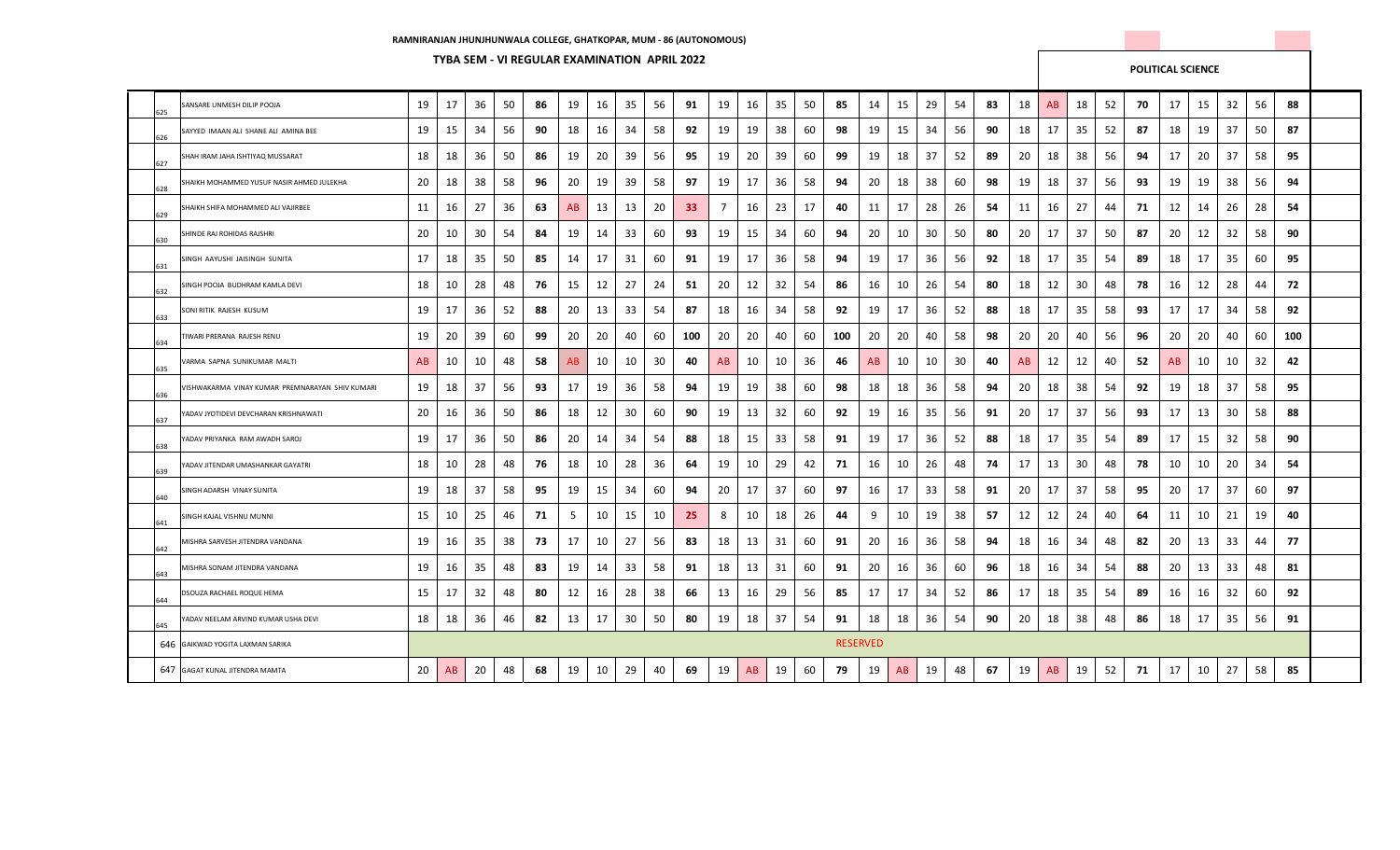|     |                                              |                                                   |                     |          |            |     | RAMNIRANJAN JHUNJHUNWALA COLLEGE, GHATKOPAR, MUM - 86 (AUTONOMOUS) |          |                    |            |                     |              |          |          |            |                |                      |          |          |            |     |              |          |                       |            |     |                     |          |          |            |     |              |               |
|-----|----------------------------------------------|---------------------------------------------------|---------------------|----------|------------|-----|--------------------------------------------------------------------|----------|--------------------|------------|---------------------|--------------|----------|----------|------------|----------------|----------------------|----------|----------|------------|-----|--------------|----------|-----------------------|------------|-----|---------------------|----------|----------|------------|-----|--------------|---------------|
|     | TYBA SEM - VI REGULAR EXAMINATION APRIL 2022 |                                                   |                     |          |            |     |                                                                    |          |                    |            |                     |              |          |          |            | <b>ENGLISH</b> |                      |          |          |            |     |              |          |                       |            |     |                     |          |          |            |     |              |               |
|     |                                              |                                                   |                     |          |            |     |                                                                    |          |                    |            |                     |              |          |          |            |                |                      |          |          |            |     |              |          |                       |            |     |                     |          |          |            |     |              |               |
| DIV | <b>ROLL</b>                                  | <b>NAME</b>                                       | <b>ENGLISH - IV</b> |          |            |     |                                                                    |          | <b>ENGLISH - V</b> |            | <b>ENGLISH - VI</b> |              |          |          |            |                | <b>ENGLISH - VII</b> |          |          |            |     |              |          | <b>ENGLISH - VIII</b> |            |     | <b>ENGLISH - IX</b> |          |          |            |     |              |               |
|     | NO                                           |                                                   | $CT - 1$            | $CT - 2$ | <b>INT</b> | EXT | <b>TOTAL</b>                                                       | $CT - 1$ | $CT - 2$           | <b>INT</b> | EXT                 | <b>TOTAL</b> | $CT - 1$ | $CT - 2$ | <b>INT</b> | EXT            | <b>TOTAL</b>         | $CT - 1$ | $CT - 2$ | <b>INT</b> | EXT | <b>TOTAL</b> | $CT - 1$ | $CT - 2$              | <b>INT</b> | EXT | <b>TOTAL</b>        | $CT - 1$ | $CT - 2$ | <b>INT</b> | EXT | <b>TOTAL</b> | <b>REMARK</b> |
|     | 101                                          | APARNA JAYSHANKAR SEEMA                           | 20                  | 19       | 39         | 60  | 99                                                                 | 20       | 18                 | 38         | 56                  | 94           | 20       | 19       | 39         | 58             | 97                   | 20       | 20       | 40         | 60  | 100          | 20       | 18                    | 38         | 56  | 94                  | 19       | 20       | 39         | 54  | 93           |               |
|     | 102                                          | AHMED SHAHZEEN SHAMIM SHABNOOR                    | 20                  | 15       | 35         | 60  | 95                                                                 | 20       | 12                 | 32         | 56                  | 88           | 20       | 16       | 36         | 50             | 86                   | 20       | 19       | 39         | 60  | 99           | 19       | 13                    | 32         | 56  | 88                  | 16       | 13       | 29         | 56  | 85           |               |
|     | 103                                          | BIST SHEETAL PRITAM URMILA                        | 13                  | 16       | 29         | 52  | 81                                                                 | 19       | 13                 | 32         | 54                  | 86           | 9        | 16       | 25         | 32             | 57                   | 20       | 17       | 37         | 58  | 95           | 19       | 13                    | 32         | 56  | 88                  | 13       | 16       | 29         | 50  | 79           |               |
|     | 104                                          | CHAKRABORTY NIBEDITA UTPAL NEENA                  | 18                  | 17       | 35         | 52  | 87                                                                 | 16       | 14                 | 30         | 52                  | 82           | 16       | 16       | 32         | 44             | 76                   | 19       | 20       | 39         | 52  | 91           | 19       | 15                    | 34         | 56  | 90                  | 14       | 18       | 32         | 46  | 78           |               |
|     | 105                                          | KEERIMOLEL ALEESHA BABY ANSA                      | 19                  | 17       | 36         | 56  | 92                                                                 | 19       | 15                 | 34         | 48                  | 82           | 14       | 14       | 28         | 44             | 72                   | 20       | 17       | 37         | 54  | 91           | 19       | 15                    | 34         | 50  | 84                  | 13       | 20       | 33         | 50  | 83           |               |
|     | 106                                          | KHAN ASIYA AFZAL SHABANAM                         | 13                  | 15       | 28         | 38  | 66                                                                 | 8        | 10                 | 18         | 32                  | 50           | 6        | 16       | 22         | 32             | 54                   | 16       | 16       | 32         | 44  | 76           | 19       | 12                    | 31         | 36  | 67                  | 9        | 14       | 23         | 24  | 47           |               |
|     | 107                                          | KHAN HUMAYRA SHAFIQUE RAZIA                       | 20                  | 18       | 38         | 60  | 98                                                                 | 19       | 14                 | 33         | 54                  | 87           | 20       | 16       | 36         | 58             | 94                   | 20       | 19       | 39         | 60  | 99           | 20       | 15                    | 35         | 54  | 89                  | 18       | 20       | 38         | 52  | 90           |               |
|     | 108                                          | KHAN MISBAH KHANAM KHAN NAEEM AHMED FAUZIYA NAEEM | 16                  | 15       | 31         | 40  | 71                                                                 | 9        | 13                 | 22         | 50                  | 72           | 9        | 14       | 23         | 20             | 43                   | 12       | 15       | 27         | 32  | 59           | 15       | 13                    | 28         | 42  | 70                  | 5        | 15       | 20         | 32  | 52           |               |
|     | 109                                          | KHAN SABRIN FATMA NAFEES SAMINA                   | 10                  | 13       | 23         | 30  | 53                                                                 | 12       | AB                 | 12         | 40                  | 52           | 5        | 14       | 19         | 21             | 40                   | 15       | 15       | 30         | 38  | 68           | 11       | 10                    | 21         | 36  | 57                  | 6        | 12       | 18         | 34  | 52           |               |
|     | 110                                          | KHAN SAIMA EHSAN AYESHA                           | 19                  | 17       | 36         | 40  | 76                                                                 | 16       | 14                 | 30         | 48                  | 78           | 13       | 17       | 30         | 42             | 72                   | 17       | 20       | 37         | 56  | 93           | 17       | 15                    | 32         | 52  | 84                  | 10       | 16       | 26         | 44  | 70           |               |
|     | 111                                          | LUIZ JENNIFER HERMAN ANNIE                        | 14                  | 16       | 30         | 44  | 74                                                                 | 10       | 14                 | 24         | 48                  | 72           | 10       | 16       | 26         | 38             | 64                   | 15       | 15       | 30         | 38  | 68           | 13       | 13                    | 26         | 52  | 78                  | 8        | 16       | 24         | 40  | 64           |               |
|     | 112                                          | MALIK HERA ABDUL MANNAN SHAMSHAD JAHAN            | 10                  | 15       | 25         | 32  | 57                                                                 | 10       | AB                 | 10         | 32                  | 42           | -5       | 14       | 19         | 21             | 40                   | 16       | 15       | 31         | 42  | 73           | 19       | 10                    | 29         | 36  | 65                  | 9        | 12       | 21         | 26  | 47           |               |
|     | 113                                          | MAVCHI PRATIKSHA PRATAPSING RAMILABAI             | 17                  | 15       | 32         | 52  | 84                                                                 | 11       | 10                 | 21         | 42                  | 63           | 17       | 15       | 32         | 44             | 76                   | 20       | 18       | 38         | 52  | 90           | 19       | 12                    | 31         | 44  | 75                  | 12       | AB       | 12         | 42  | 54           |               |
|     | 114                                          | MISHRA ROHAN SHAILESH MISHRA REENA MISHRA         | 16                  | 17       | 33         | 34  | 67                                                                 | 16       | AB                 | 16         | 50                  | 66           | 10       | 14       | 24         | 38             | 62                   | 20       | 17       | 37         | 52  | 89           | 20       | AB                    | 20         | 54  | 74                  | 14       | 19       | 33         | 50  | 83           |               |
|     | 115                                          | MUMBAIKAR SUPRIYA SURESH SUSHMA                   | 14                  | 18       | 32         | 34  | 66                                                                 | 11       | 14                 | 25         | 40                  | 65           | 9        | 16       | 25         | 34             | 59                   | 9        | 19       | 28         | 22  | 50           | 13       | 15                    | 28         | 44  | 72                  | 8        | 19       | 27         | 30  | 57           |               |
|     | 116                                          | PASWAN PRIYA SANJAY GAYATRI                       | 12                  | 15       | 27         | 26  | 53                                                                 | 10       | AB                 | 10         | 40                  | 50           | 8        | 15       | 23         | 18             | 41                   | 14       | 15       | 29         | 36  | 65           | 11       | AB                    | 11         | 46  | 57                  | 10       | AB       | 10         | 34  | 44           |               |
|     | 117                                          | PATHAN ISHA AFSAR LAILA                           | 20                  | 17       | 37         | 58  | 95                                                                 | 19       | 16                 | 35         | 52                  | 87           | 11       | 16       | 27         | 50             | 77                   | 20       | 20       | 40         | 56  | 96           | 20       | 17                    | 37         | 58  | 95                  | 15       | 17       | 32         | 54  | 86           |               |